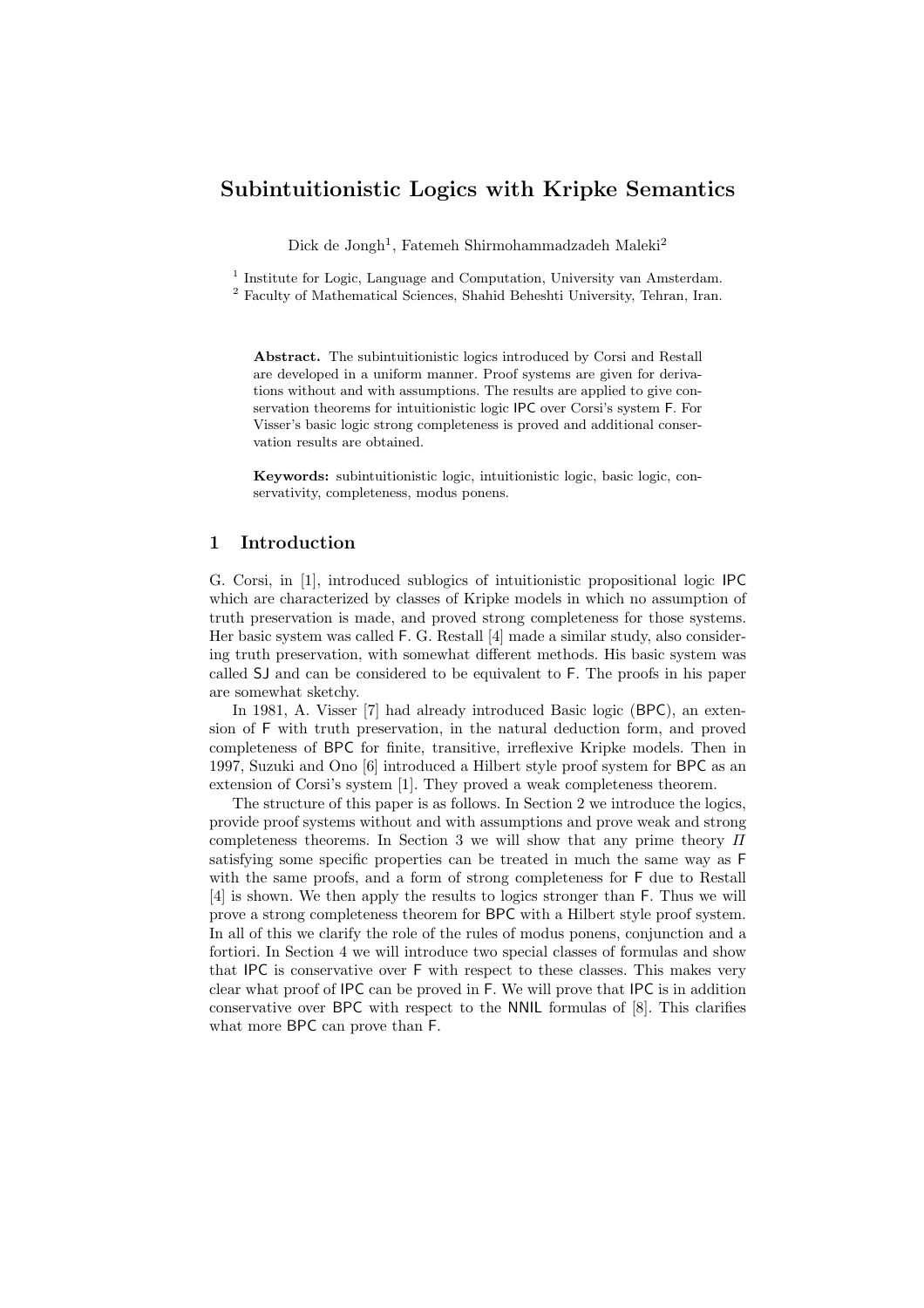# **2 Subintuitionistic Logic**

The Kripke models of subintuitionistic logics have a relation *R* that lacks the properties of reflexivity, transitivity and preservation of intuitionistic Kripke models.

**Definition 1.** *A* rooted subintuitionistic Kripke frame is a triple  $\langle W, q, R \rangle$ *. R* is a binary relation on  $W$ ;  $g \in W$ , the **root** is **omniscient**, i.e. gRw for each  $w \in W$ *. A root subintuitionistic Kripke model is a quadruple*  $\langle W, g, R, V \rangle$ *with*  $V: P \to 2^W$  *a valuation function on the set of propositional variables* P. *The binary relation*  $\Vdash$  *is defined on*  $w \in W$  *as follows.* 

*1.*  $w ⊢ p$   $\Leftrightarrow$   $w ∈ V(p)$ *, for any*  $p ∈ P$ *, 2. w*  $\Vdash$  *A ∧ B*  $\Leftrightarrow$  *w*  $\Vdash$  *A and w*  $\Vdash$  *B*, *3. w*  $\Vdash$  *A*  $\lor$  *B*  $\Leftrightarrow$  *w*  $\Vdash$  *A or w*  $\Vdash$  *B*, *A.*  $w \Vdash A \to B \Leftrightarrow$  *for each v with*  $wRv$ *, if*  $v \Vdash A$  *then*  $v \Vdash B$ *.* 

*The constant f representing the contradiction is treated as a propositional variable.*  $M \Vdash A$  *if, for all*  $w \in W$ *,*  $M, w \Vdash A$ *, and if all models force*  $A$ *, we write*  $\|\cdot A$  *and call*  $A$  *valid.* 

This validity notion is Corsi's. We will discuss Restall's notion in Section 3.2.

**Definition 2.** F *is the logic given by the following axioms and rules,*

| 1. $A \rightarrow A \vee B$            | 7. $A \wedge (B \vee C) \rightarrow (A \wedge B) \vee (A \wedge C)$                  |
|----------------------------------------|--------------------------------------------------------------------------------------|
| 2. $B \to A \vee B$                    | 8. $(A \rightarrow B) \land (B \rightarrow C) \rightarrow (A \rightarrow C)$         |
| 3. $A \wedge B \rightarrow A$          | 9. $(A \rightarrow B) \land (A \rightarrow C) \rightarrow (A \rightarrow B \land C)$ |
| 4. $A \wedge B \rightarrow B$          | 10. $A \rightarrow A$                                                                |
| 5. $\frac{A-B}{A\wedge B}$             | 11. $(A \rightarrow C) \land (B \rightarrow C) \rightarrow (A \lor B \rightarrow C)$ |
| 6. $\frac{A \quad A \rightarrow B}{B}$ | 12. $\frac{A}{B \rightarrow A}$                                                      |

The rules are to be applied in such a way that, if the formulas above the line are theorems of F, then the formula below the line is a theorem as well. We may write  $\vdash$  for  $\vdash$ <sub>F</sub>. We will call rule 5 *the conjunction rule* and, after Corsi, rule 12 the *a fortiori rule*. We return to the rules when we discuss deduction from hypotheses. In [4] SJ has different rules and axioms but is essentially the same system as F though it misses the a fortiori rule 12. For clarity's sake we prefer to prove weak completeness first using only direct deduction without hypotheses.

**Proposition 1. (Soundness of** F**)** In any root subintuitionistic Kripke model  $\langle W, q, R, V \rangle$ *, for each <i>w* ∈ *W* and each formula A, if  $\vdash$  **F** *A* then *w*  $\Vdash$  *A*.

*Proof.* Easy. □

From the above proposition it does not follow that  $\vdash A \rightarrow (B \rightarrow A)$ . The following example shows that  $\nvdash p \rightarrow (q \rightarrow p)$ .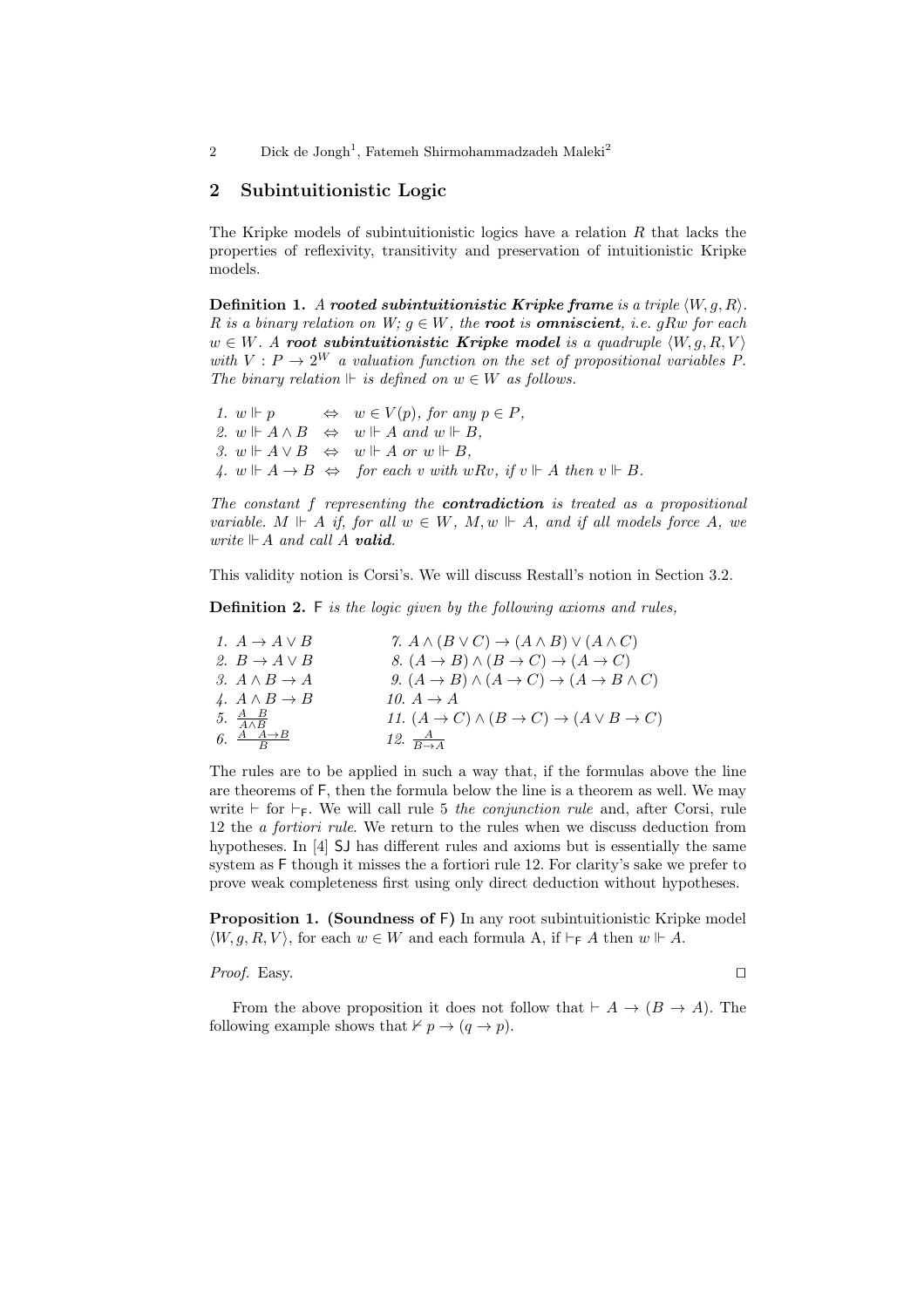*Example 1.* Let  $W = \{g, w_0, w_1\}$  and define  $M = \langle W, g, R, V \rangle$  as follows:  $R = \{(g, g), (g, w_0), (g, w_1), (w_0, w_1)\}.$ 

 $V(p) = \{w_0\}, V(q) = \{g, w_1\}.$ In this model  $M, g \nVdash p \rightarrow (q \rightarrow p)$ .

Next we will show F to be complete. First we will show that F has the disjunction property.

**Definition 3.** [2] We define *|A* by induction on A, as follows

1.  $|p \text{ iff } \vdash p$ , 2.  $|A \wedge B$  iff  $|A \text{ and } |B|$ , 3.  $|A \vee B$  iff  $|A \text{ or } B|$ , 4.  $|A \rightarrow B$  iff  $\vdash A \rightarrow B$  and (if  $|A \text{ then } |B|$ ).

**Theorem 1.**  $|A \Leftrightarrow \vdash A$ 

*Proof.* The proof is a trivial modificiation of the standard one for IPC. □

**Theorem 2.**  $If \vdash A \lor B$  then  $\vdash A$  or  $\vdash B$ .

*Proof.* Assume  $\vdash A \lor B$ , by Theorem  $1(\Leftarrow)$ ,  $\vert A \lor B$ . So  $\vert A$  or  $\vert B$ . By Theorem  $1, \Rightarrow, \vdash A \text{ or } \vdash B.$ 

*Remark 1.* Now that we have the disjunction property the following rules adopted by Restall follow from the corresponding rules without *∨*.

$$
\frac{A \lor C \quad (A \to B) \lor C}{B \lor C} \qquad and \qquad \frac{(A \to B) \lor E \quad (C \to D) \lor E}{((B \to C) \to (A \to D)) \lor E}
$$

Because let  $\vdash A \lor C$  and  $\vdash (A \rightarrow B) \lor C$ . By Theorem 2,  $\vdash A$  or  $\vdash C$ , and  $A \rightarrow B$  or  $\vdash C$ . If  $\vdash C$  then  $\vdash B \lor C$ . So, let  $\nvdash C$ . Then  $\vdash A$  and  $\vdash A \rightarrow B$ . By rule 6 of F we conclude that  $\vdash B$  and hence  $\vdash B \lor C$ . The proof of the other rule is similar to this.

We show that we do not need Restall's rule  $\frac{(A \rightarrow B) - (C \rightarrow D)}{(B \rightarrow C) \rightarrow (A \rightarrow D)}$ , because it follows from the a fortiori rule.

**Proposition 2.**  $Let \vdash A \rightarrow B$  and  $\dashv C \rightarrow D$  then  $\dashv (B \rightarrow C) \rightarrow (A \rightarrow D)$ .

*Proof.* Let  $\vdash A \rightarrow B$  and  $\vdash C \rightarrow D$  then,

1.  $\vdash (B \to C) \to (A \to B)$  rule 12  $2. \vdash (B \rightarrow C) \rightarrow (B \rightarrow C)$  $3. \vdash ((B \rightarrow C) \rightarrow (A \rightarrow B)) \land ((B \rightarrow C) \rightarrow (B \rightarrow C))$ 4.  $\vdash (B \to C) \to (A \to B) \land (B \to C)$  From 2,3 using axiom 9  $5. \vdash (A \rightarrow B) \land (B \rightarrow C) \rightarrow (A \rightarrow C)$ 6.  $\vdash (B \to C) \to (A \to C)$  From 4,5 using axiom 8 7.  $\vdash (B \to C) \to (C \to D)$ <br>
8.  $\vdash (B \to C) \to (A \to C) \land (C \to D)$  From 6,7 using axiom 9  $8. \vdash (B \to C) \to (A \to C) \land (C \to D)$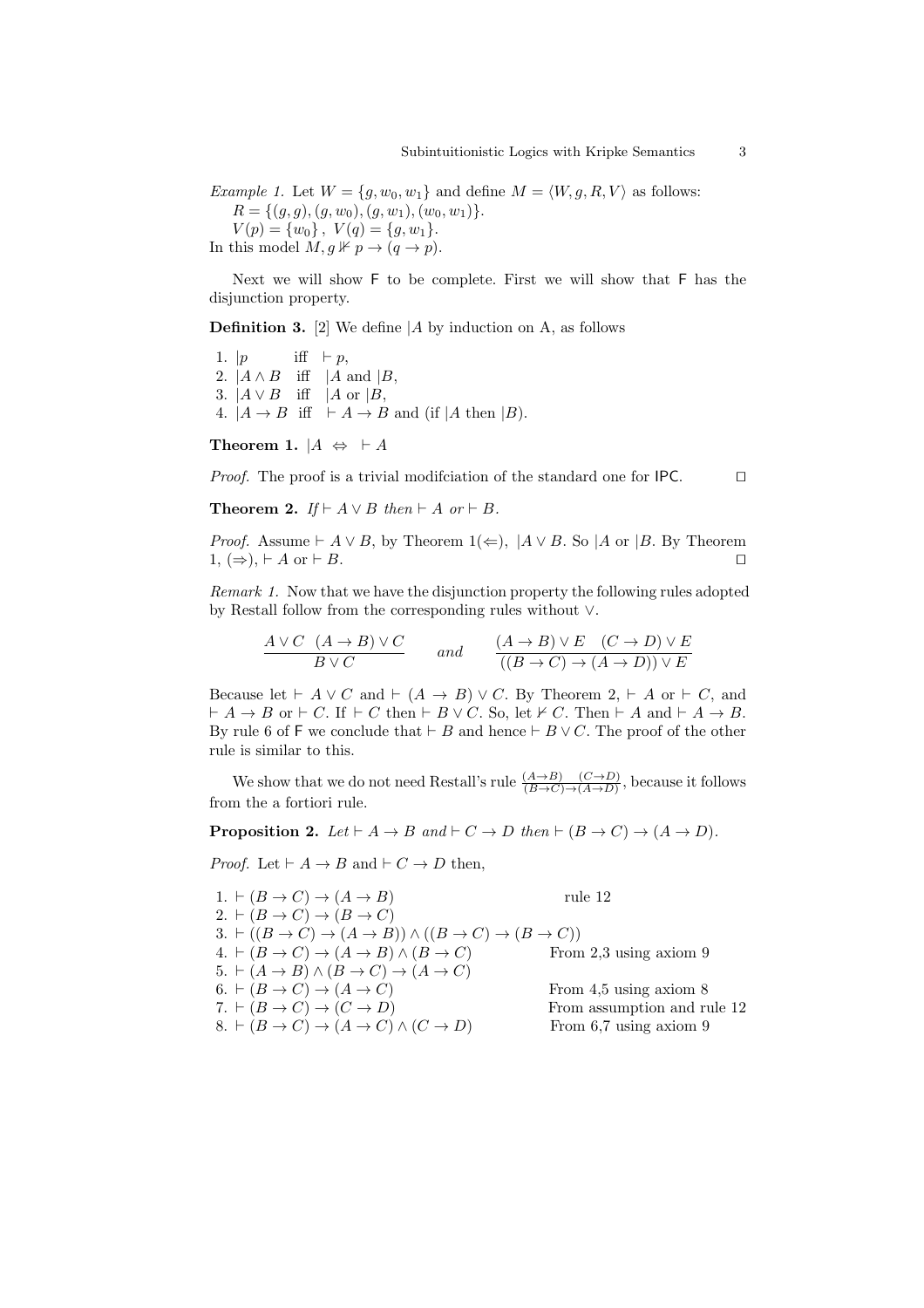9.  $\vdash (B \to C) \to (A \to D)$  Frome 8 using axiom 8.

*ut*

To show weak completeness of F we need some definitions.

**Definition 4.** *1. A set of sentences*  $\Delta$  *is a theory if and only if*  $(A)$  *A*, *B* ∈  $\Delta$   $\Rightarrow$  *A*  $\land$  *B* ∈  $\Delta$ ,  $(b) \vdash A \rightarrow B \Rightarrow (if \ A \in \Delta, \ then \ B \in \Delta),$  $(c)$  **F** *is contained in*  $∆$ *. 2. For theories*  $\Gamma, \Delta$ *,*  $\Gamma R\Delta$  *iff, for all*  $A \rightarrow B \in \Gamma$ *,*  $A \in \Delta \Rightarrow B \in \Delta$ *.* 

*3. A set of sentences ∆ is prime if and only if*

if 
$$
A \lor B \in \Delta
$$
, then  $A \in \Delta$  or  $B \in \Delta$ .

**Theorem 3.** Let  $\Gamma$  be a prime theory and  $C \to D \notin \Gamma$ . Then there is a prime *theory*  $\Delta$  *such that*  $\Gamma R\Delta$ *,*  $C \in \Delta$  *and*  $D \notin \Delta$ *.* 

*Proof.* Enumerate all formulas, with infinitely many repetitions:  $B_0, B_1, \ldots$  and define

$$
\Delta_0 = \{ E \mid C \to E \in \Gamma \}, \n\Delta_{n+1} = \Delta_n \cup \{ B_n \} \text{ if for no } \bar{B}_1, ..., \bar{B}_m \in \Delta_n, \ \bar{B}_1 \wedge ... \wedge \bar{B}_m \wedge B_n \to D \in \Gamma, \n\Delta_{n+1} = \Delta_n \text{ otherwise.}
$$

Take  $\Delta$  to be the union of all  $\Delta_n$ . We will show that  $\Delta$  is a theory. Assume that  $F \in \Delta$ ,  $G \in \Delta$  and  $F \wedge G \notin \Delta$ . Let  $F = B_i$ ,  $G = B_j$  and  $F \wedge G = B_n$  such that,  $i \geq n$  and  $j \geq n$ . So there exist  $\overline{B}_1, ..., \overline{B}_m \in \Delta_n$  such that

$$
\bar{B}_1 \wedge \dots \wedge \bar{B}_m \wedge F \wedge G \to D \in \Gamma \tag{1}
$$

W.l.o.g. let  $i \geq j$ , then  $\bar{B}_1, ..., \bar{B}_m, G \in \Delta_i$ . By (1) we conclude that  $F \notin \Delta$  and this is in contradiction with our assumption.

Now let  $\vdash A \rightarrow B$  and  $A \in \Delta$ . We must show that  $B \in \Delta$ . Let  $B = B_n$  and  $B \notin \Delta$ . So there exist  $\bar{B}_1, ..., \bar{B}_m \in \Delta_n$ , such that

$$
\bar{B}_1 \wedge \ldots \wedge \bar{B}_m \wedge B \to D \in \varGamma
$$

We know  $\vdash A \rightarrow B$ . We conclude by axiom 9 and Modus Ponens that

$$
\vdash \bar B_1 \land \ldots \land \bar B_m \land A \to \bar B_1 \land \ldots \land \bar B_m \land B
$$

and so  $\bar{B}_1 \wedge \ldots \wedge \bar{B}_m \wedge A \to \bar{B}_1 \wedge \ldots \wedge \bar{B}_m \wedge B \in \Gamma$ . Now we have

$$
(\bar{B}_1 \wedge \ldots \wedge \bar{B}_m \wedge A \to \bar{B}_1 \wedge \ldots \wedge \bar{B}_m \wedge B) \wedge (\bar{B}_1 \wedge \ldots \wedge \bar{B}_m \wedge B \to D) \in \Gamma \quad (2)
$$

*Γ* is a theory so by (2) and axiom 8 we have  $\overline{B}_1 \wedge \ldots \wedge \overline{B}_m \wedge A \rightarrow D \in \Gamma$  and this is a contradiction, because  $A \in \Delta$ .

Assume that  $F \vee G \in \Delta$ , and  $F \notin \Delta$ ,  $G \notin \Delta$ . Let  $F = B_n$  and  $G = B_k$ . Then there exist  $\bar{B}_1, ..., \bar{B}_m \in \Delta_n$  such that  $\bar{B}_1 \wedge ... \wedge \bar{B}_m \wedge F \to D \in \Gamma$  and also there exist  $B'_1, ..., B'_{m'} \in \Delta_k$  such that  $B'_1 \wedge ... \wedge B'_{m'} \wedge G \to D \in \Gamma$ . W.l.o.g. take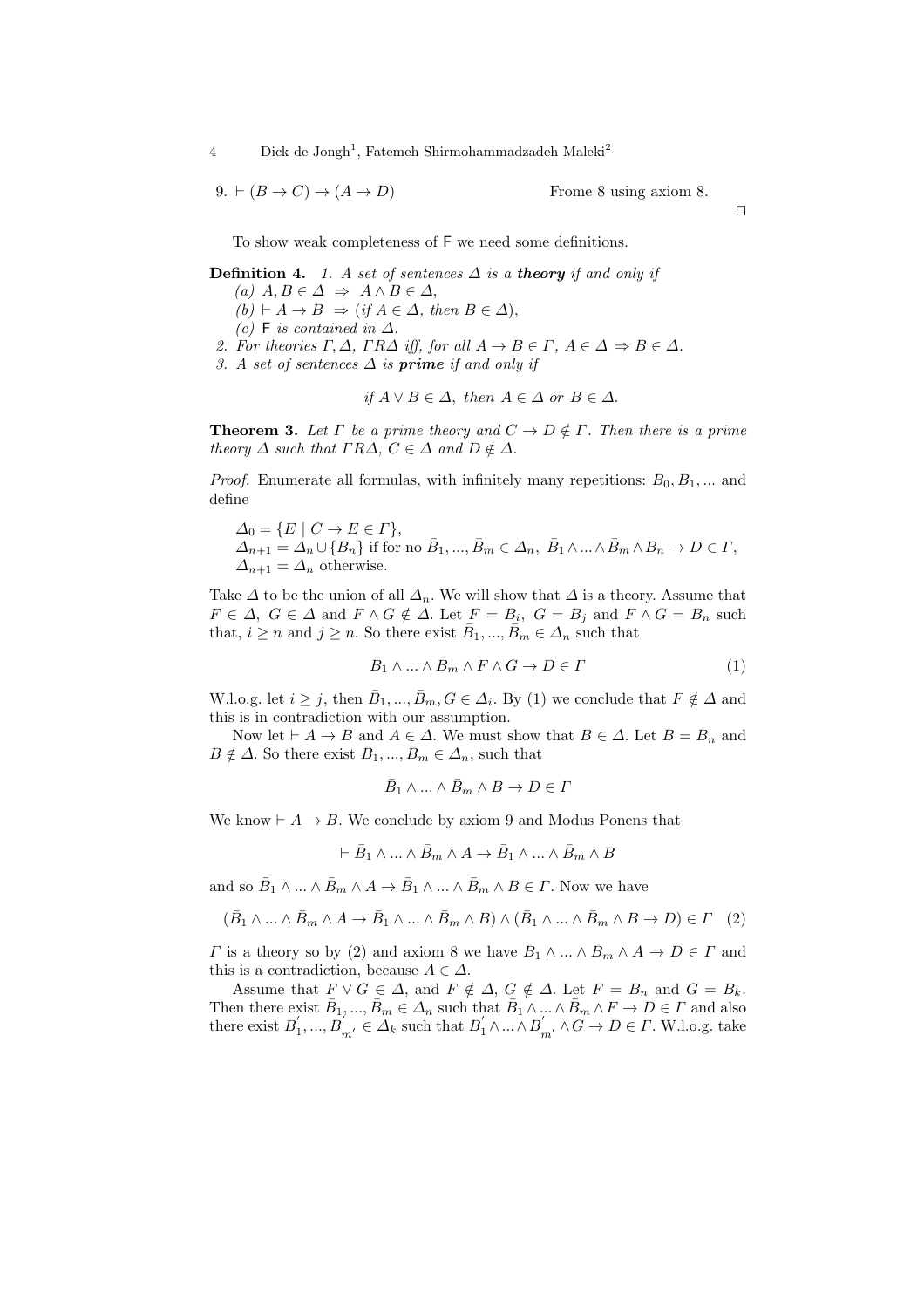$n \geq k$ , then  $\bar{B}_1, ..., \bar{B}_m, B'_1, ..., B'_{m'} \in \Delta_n$ . Thus by axiom 11 and some steps we will have

$$
\bar{B}_1 \wedge \ldots \wedge \bar{B}_m \wedge B_1' \wedge \ldots \wedge B_{m'}' \wedge (F \vee G) \rightarrow D \in \Gamma
$$

But that cannot be true since  $F \vee G \in \Delta$ .

We know that  $C \to C \in \Gamma$ , so by definition  $C \in \Delta_0$  and hence  $C \in \Delta$ . Also we have  $D \to D \in \Gamma$ , so  $D \notin \Delta$ .

Now assume that  $\vdash$  *F*, we want to show that  $F \in \Delta$ . Assume  $F = B_n$  and  $F \notin \Delta$ , then for some  $\overline{B}_1, ..., \overline{B}_m \in \Delta_n$ , we have

$$
\bar{B}_1 \wedge \dots \wedge \bar{B}_m \wedge F \to D \in \Gamma \tag{3}
$$

We have  $\vdash \bar{B}_1 \land ... \land \bar{B}_m \to F$ , so

$$
\bar{B}_1 \wedge \ldots \wedge \bar{B}_m \to \bar{B}_1 \wedge \ldots \wedge \bar{B}_m \wedge F \in \Gamma \tag{4}
$$

*Γ* is a theory therefore by (3) and (4) and axiom 8 we conclude that

$$
\bar{B}_1\wedge\ldots\wedge\bar{B}_m\to D\in\varGamma
$$

and this is a contradiction. Hence  $F \in \Delta$ .

Finally we will show that  $\Gamma R\Delta$ . let  $A \to B \in \Gamma$  and  $A \in \Delta$ . Let  $B \notin \Delta$  and  $B = B_n$ . Then there exist  $\bar{B}_1, ..., \bar{B}_m \in \Delta_n$  such that

$$
\bar{B}_1 \wedge \dots \wedge \bar{B}_m \wedge B \to D \in \Gamma \tag{5}
$$

We call  $\bar{B}_1 \wedge \ldots \wedge \bar{B}_m = C$ . We have

$$
\vdash (C \land A \to A) \land (A \to B) \to (C \land A \to B) \tag{6}
$$

We know that  $(C \land A \rightarrow A) \land (A \rightarrow B) \in \Gamma$  and  $\Gamma$  is a theory. So by 6,  $C \wedge A \rightarrow B \in \Gamma$ . On the other hand we have

$$
\vdash (C \land A \to B) \land (C \land A \to C) \to (C \land A \to B \land C) \tag{7}
$$

We know that  $(C \land A \rightarrow B) \land (C \land A \rightarrow C) \in \Gamma$  and  $\Gamma$  is a theory, so by 7,  $C \wedge A \rightarrow B \wedge C \in \Gamma$ . That is

$$
\bar{B}_1 \wedge \ldots \wedge \bar{B}_m \wedge A \to \bar{B}_1 \wedge \ldots \wedge \bar{B}_m \wedge B \in \Gamma
$$
\n(8)

*Γ* is a theory so by (5), (8) and axiom 8 we have  $\overline{B}_1 \wedge \ldots \wedge \overline{B}_m \wedge A \rightarrow D \in \Gamma$ and this is a contradiction, because  $A \in \Delta$ . So  $TR\Delta$ .

**Definition 5.** We call  ${A \mid A}$  the *empty theory*.

**Proposition 3.** *The empty theory*  $\Delta$  *is a prime theory.* 

*Proof.* (1) Let  $A, B \in \Delta$ , then  $\vdash A$  and  $\vdash B$ , so  $\vdash A \wedge B$ . By definition,  $A \wedge B \in \Delta$ . (2) Let  $\vdash A \rightarrow B$  and  $A \in \Delta$ . Then  $\vdash A$ , so  $\vdash B$ . By definition  $B \in \Delta$ . (3) Trivial. To prove that  $\Delta$  is prime, assume  $A \lor B \in \Delta$ . Then  $\vdash A \lor B$ . By Theorem

 $2, \vdash A$  or  $\vdash B$ . That is  $A \in \Delta$  or  $B \in \Delta$ .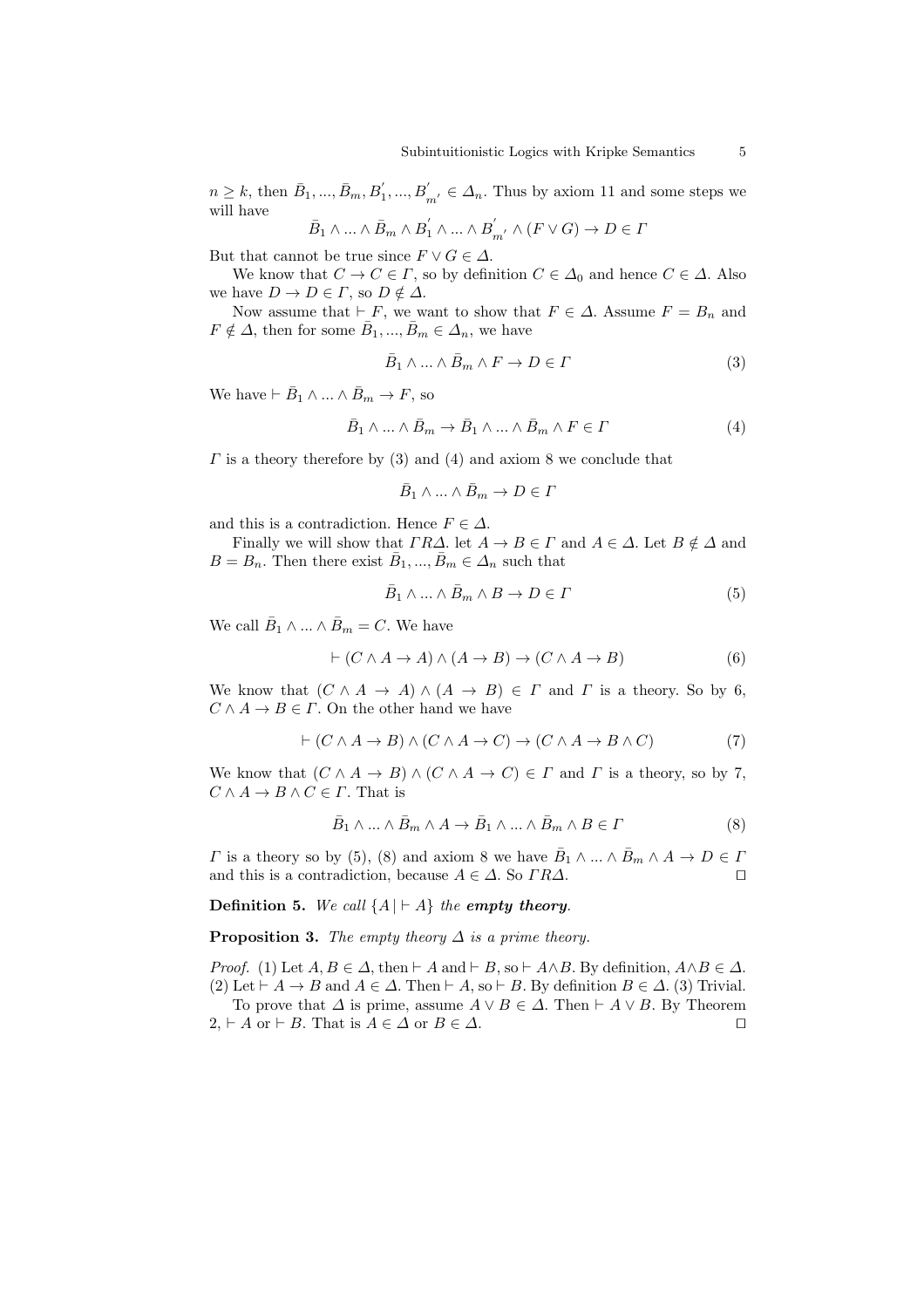**Definition 6.** *The Canonical Model*  $M_F = \langle W_F, \Delta, R, \Vdash \rangle$  of F *is defined by:* 

- *1.*  $\Delta$  *is the empty theory,*
- *2. W*<sup>F</sup> *is the set of all prime theories,*
- *3. The canonical valuation is defined by*  $\Gamma \Vdash p$  *iff*  $p \in \Gamma$ .

In the canonical model  $M_F = \langle W_F, \Delta, R, \Vdash \rangle$ ,  $\Delta$  is omniscient. Because let  $\Gamma \in W_F$ . If  $A \to B \in \Delta$ , then  $\vdash A \to B$ . So, if  $A \in \Gamma$ , then  $B \in \Gamma$ .

**Lemma 1. (Truth lemma)** For each  $\Gamma \in W_F$  and for every formula *C*,

 $\Gamma \Vdash C$  iff  $C \in \Gamma$ .

*Proof.* By induction on *C*. The atomic case holds by definition.

 $(C := A \land B)$  Let  $\Gamma \Vdash A \land B$  then  $\Gamma \Vdash A$  and  $\Gamma \Vdash B$ . By the induction hypothesis,  $A \in \Gamma$  and  $B \in \Gamma$ .  $\Gamma$  is a theory so  $A \wedge B \in \Gamma$ .

Now let  $A \wedge B \in \Gamma$ . We have  $\vdash A \wedge B \to A$  and  $\vdash A \wedge B \to B$ , hence by definition of theory we conclude that  $A \in \Gamma$  and  $B \in \Gamma$ . By induction hypothesis,  $\Gamma \Vdash A$  and  $\Gamma \Vdash B$  so  $\Gamma \Vdash A \wedge B$ .

 $(C := A \vee B)$   $\Gamma \Vdash A \vee B$  then  $\Gamma \Vdash A$  or  $\Gamma \Vdash B$ . By the induction hypothesis,  $A \in \Gamma$  or  $B \in \Gamma$ . We have  $\vdash A \to A \lor B$  and  $\vdash B \to A \lor B$  so by definition of theory we conclude that  $A \lor B \in \Gamma$ .

Now let  $A \lor B \in \Gamma$ . *Γ* is a prime, so  $A \in \Gamma$  or  $B \in \Gamma$ . By induction hypothesis, we conclude that  $\Gamma \Vdash A$  or  $\Gamma \Vdash B$ . That is  $\Gamma \Vdash A \vee B$ .

 $(C := A \rightarrow B)$  Let  $A \rightarrow B \in \Gamma$ ,  $\Sigma \in W_F$  and  $TR\Sigma$ ,  $\Sigma \Vdash A$ . By induction hypothesis  $A \in \Sigma$ . Then by definition of  $R, B \in \Sigma$ . Again by induction hypothesis,  $\Sigma \Vdash B$ . that is  $\Gamma \Vdash A \to B$ .

Now let  $A \rightarrow B \notin \Gamma$ . Then by Theorem 3, there is a prime theory  $\Delta$  such that  $A \in \Delta$ ,  $B \notin \Delta$  and  $TR\Delta$ . So  $\Gamma \nVdash A \to B$ .

**Theorem 4. (Weak Completeness)** For any formula A if  $\vdash A$ , then  $\vdash A$ .

*Proof.* Let  $\forall$  *A* and let  $\Delta$  be the empty theory. By the definition of empty theory  $A \notin \Delta$ . So, we have  $M_F$ ,  $\Delta \not\vdash A$ . That is,  $\nvdash A$ .

Next we prove strong completeness with the semantics as in Corsi [1]. But we introduce a notion of derivation from hypotheses.

**Definition 7.** *(a) We define Γ ` A if there is a derivation of A from Γ and theorems of* **F** *using the rules*  $\frac{A}{A \wedge B}$ *, and*  $\frac{A}{B} \xrightarrow{A \rightarrow B}$  (*only if*  $\vdash_F A \rightarrow B$ )*. (b) We define*  $\Gamma \Vdash A$  *iff for all*  $M, w \in M$ *, if*  $M, w \Vdash \Gamma$  *then*  $M, w \Vdash A$ *.* 

*Remark 2.* Note that if  $\Gamma \vdash A$  then it does not follow that  $\Gamma \vdash B \to A$ . For example if we assume that  $\Gamma = \mathsf{F} \cup \{p\}$ , then  $\Gamma \vdash p$  and  $\Gamma \nvdash q \to p$ .

Surprisingly, the weak Deduction Theorem holds for  $\mathsf F$  and  $\mathsf \vdash$ .

**Theorem 5. (Weak Deduction Theorem)**  $A \vdash B$  if and only if  $\vdash A \rightarrow B$ .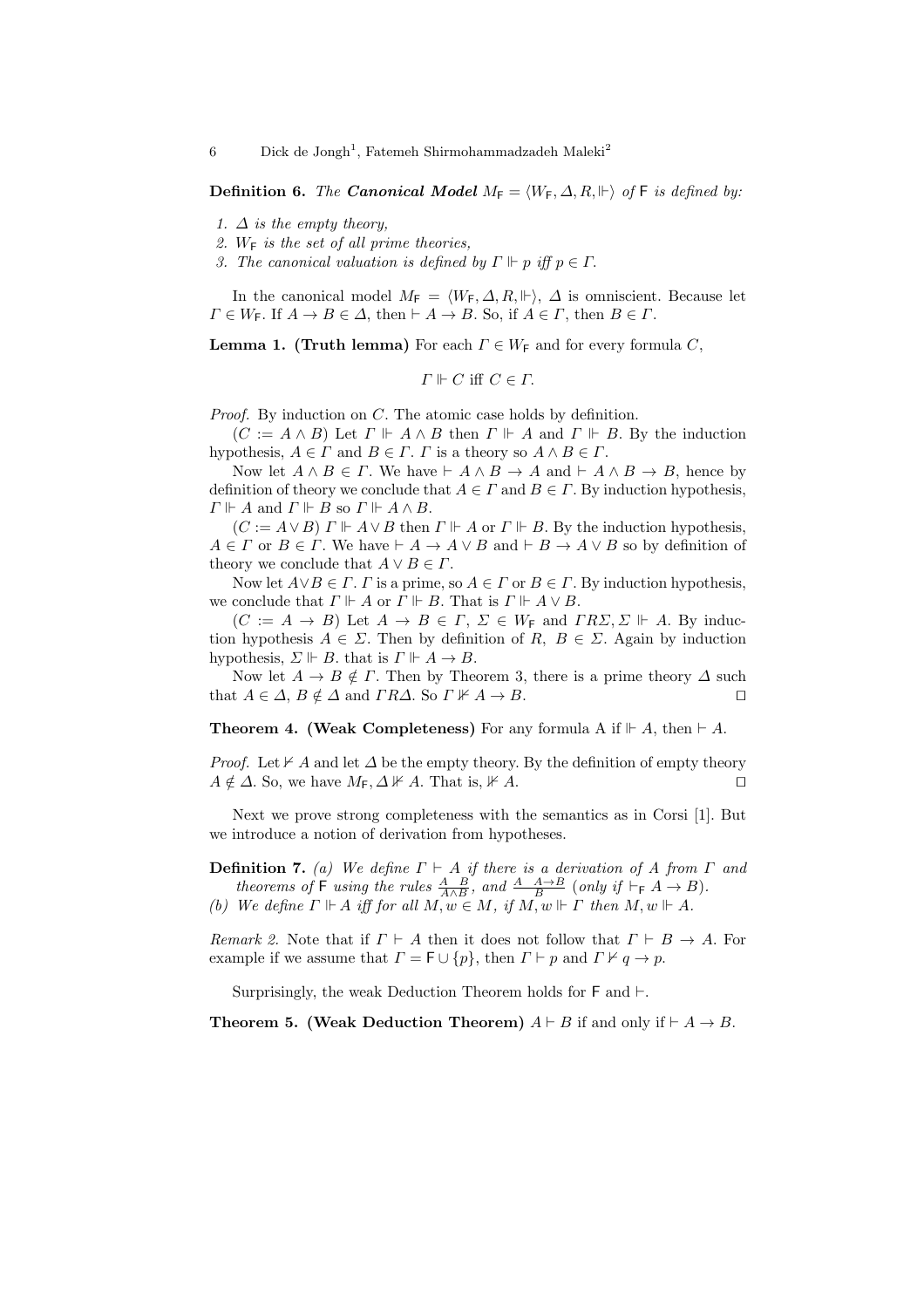*Proof.* ⇒: By induction on the length of the proof.

If B is a theorem of F. Then  $\vdash B$ , so by rule  $12, \vdash A \rightarrow B$ .

 $A \vdash A$  is covered by  $\vdash A \rightarrow A$ .

If  $A \vdash B$  and  $A \vdash C$ . By induction hypothesis  $\vdash A \rightarrow B$  and  $\vdash A \rightarrow C$ , so  $\vdash A \rightarrow B \land C$ .

If  $A \vdash B$  and  $\vdash B \to C$ . Then by induction hypothesis  $\vdash A \to B$ , so  $\vdash A \to C$ . *⇐*: By definition this direction is straightforward. *ut*

**Corollary 1.** *1.*  $A_1, ..., A_n \vdash B$  *iff*  $\vdash A_1 \land ... \land A_n \to B$ *. 2.*  $\Delta \vdash B$  *iff*  $A_1 \wedge ... \wedge A_n \vdash B$  *for some*  $A_1, ..., A_n \in \Delta$ *.* 

*Proof.* The proof is easy. □

**Proposition 4.**  $\Delta$  *is a theory*  $\Longleftrightarrow \Delta \vdash A$  *if and only if*  $A \in \Delta$ *.* 

*Proof.* ⇒: The proof from right to left is immediate. The other direction is by induction on the length of the derivation. If  $A \in \Delta$  there is nothing to prove. If A is a theorem of F, then by definition of theory  $A \in \Delta$ .

If  $\Delta \vdash A$  and  $\Delta \vdash B$ , by induction hypothesis  $A \in \Delta$  and  $B \in \Delta$ . So, by the definition of theory  $A \wedge B \in \Delta$ .

If  $\vdash A \rightarrow B$  and  $\Delta \vdash A$ , by induction hypothesis  $A \in \Delta$ , and by definition of theory  $B \in \Delta$ .

*⇐*: This is straightforward. *ut*

**Theorem 6.** *If*  $\Sigma \nvDash D$  *then there is a prime theory*  $\Delta$  *such that*  $\Delta \supseteq \Sigma$ ,  $D \notin \Delta$ *.* 

*Proof.* By assumption and by definition of provability we conclude that  $D \notin \Sigma$ . Enumerate all formulas, with infinitely many repetitions:  $B_0, B_1, \ldots$  and define

 $\Delta_0 = \Sigma \cup F$ ,  $\Delta_{n+1} = \Delta_n \cup \{B_n\}$  if  $\Delta_n, B_n \nvdash D$ ,  $\Delta_{n+1} = \Delta_n$  otherwise.

Take  $\Delta$  to be the union of all  $\Delta_n$ . The proof now runs as for Theorem 3.  $\Box$ 

**Theorem 7. (Strong Completeness)** For any formula A,  $\Sigma \vdash A$  if and only if  $\Sigma \Vdash A$ .

*Proof.* Left to right is easy. For the other direction, Let  $\Sigma \nvdash A$ . Then by Theorem 6, there is a prime theory  $\Gamma \supseteq \Sigma$  such that  $A \notin \Gamma$ . So, we will have  $M_{\mathsf{F}}$ ,  $\Gamma \Vdash \Sigma$ and  $M_F$ ,  $\Gamma \not\vdash A$ . That is  $\Sigma \not\vdash A$ .

We will not discuss the finite model property in this paper, or translations into modal logic. We have no new results in that area and refer the reader to Corsi [1] and Sano and Ma [5].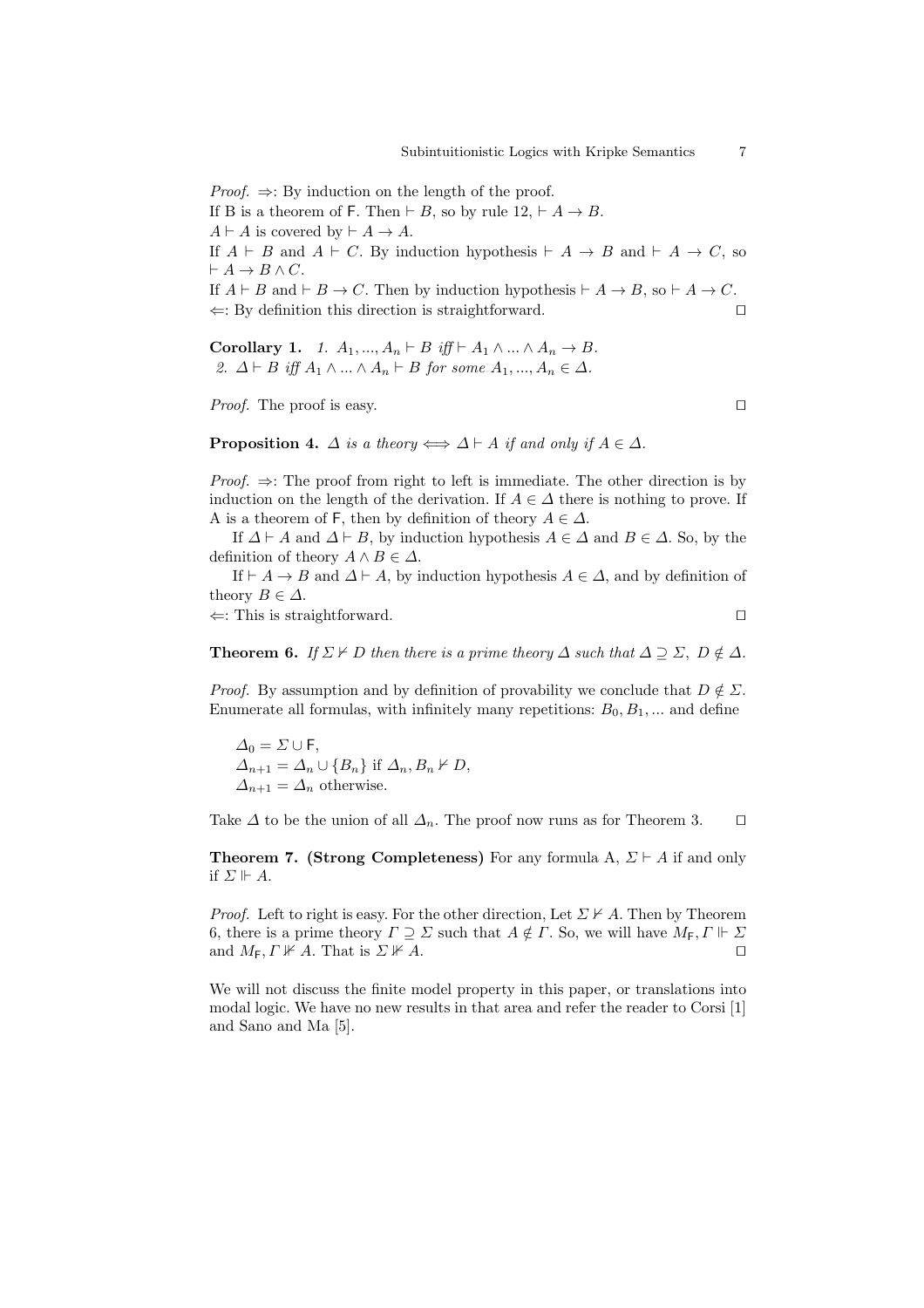# **3** *Π***-Provability and Restall's strong completeness**

In the first subsection we introduce provabality in a theory *Π* with good properties. In the second subsection we will apply this notion to discuss Restall's validity notion. He considers validity in a model as truth in the root, and validity of a consequence accordingly. This gives rise to another consequence relation. We define a suitable proof relation  $\vdash_r$  to prove the connected form of strong completeness. In the third subsection we further develop the notion of *Π*-provability and connect it with provability in logics stronger than F, in particular BPC.

### **3.1** *Π***-Provability**

**Definition 8.** *∆ is a Π-theory if and only if:*

- *1. If*  $A, B \in \Delta$ *, then*  $A \wedge B \in \Delta$ *,*
- *2. If*  $A \rightarrow B \in \Pi$  *and*  $A \in \Delta$ *, then*  $B \in \Delta$ *,*
- *3. The set*  $\Pi$ <sub>→</sub> *of members of*  $\Pi$  *of the form*  $A \rightarrow B$  *is contained in*  $\Delta$ *,*
- *4.* F *is contained in ∆.*

We will assume *Π* to be a theory with good properties as coded in the following definition.

**Definition 9.** *Π is an adequate theory if Π a prime Π-theory closed under the restricted a fortiori rule, if*  $A \in \Pi_{\rightarrow}$ *, then for all*  $B, B \rightarrow A \in \Pi$ *.* 

**Lemma 2.** *Π is an adequate theory iff Π a prime theory closed under modus ponens and the restricted a fortiori rule.*

*Proof.* Obvious. □

In all of Section 3, *Π* will be assumed to be an adequate theory. This will turn out to make *Π* suitable to be the set of formulas true in the root of a model.

**Definition 10.** We define  $\Gamma \vdash_{\Pi} A$  as: there is a derivation of A from  $\Gamma \cup \Pi_{\rightarrow} \cup \Gamma$ *using the rules*  $\frac{A}{A \wedge B}$ ,  $\frac{A}{B} \xrightarrow{A \rightarrow B}$  *with*  $A \rightarrow B \in \Pi$  *in the latter case.* 

**Proposition 5.**  $\Delta$  *is a*  $\Pi$ *-theory*  $\Longleftrightarrow \Delta \vdash_{\Pi} A$  *if and only if*  $A \in \Delta$ *.* 

*Proof.* ⇒: From right to left is trivial. The other direction is by induction on the length of the proof. If  $A \in \Delta \cup \mathsf{F} \cup \Pi$ , there is nothing to prove.

Let  $\Delta \vdash_{\Pi} A$  and  $\Delta \vdash_{\Pi} B$ . By induction hypothesis  $A \in \Delta$  and  $B \in \Delta$ . So, by definition of  $\Pi$ -theory  $A \wedge B \in \Delta$ .

If  $A \to B \in \Pi$  and  $\Delta \vdash_{\Pi} A$ . By induction hypothesis  $A \in \Delta$  and by definition of *Π*-theory  $B \in \Delta$ .

*⇐*: Straightforward. *ut*

**Theorem 8.** *If*  $\Gamma$  *is a prime*  $\Pi$ *-theory with*  $C \to D \notin \Gamma$ *, then there is a prime Π-theory*  $\Delta$  *with*  $\Gamma R\Delta$ ,  $C \in \Delta$  *and*  $D \notin \Delta$ *.*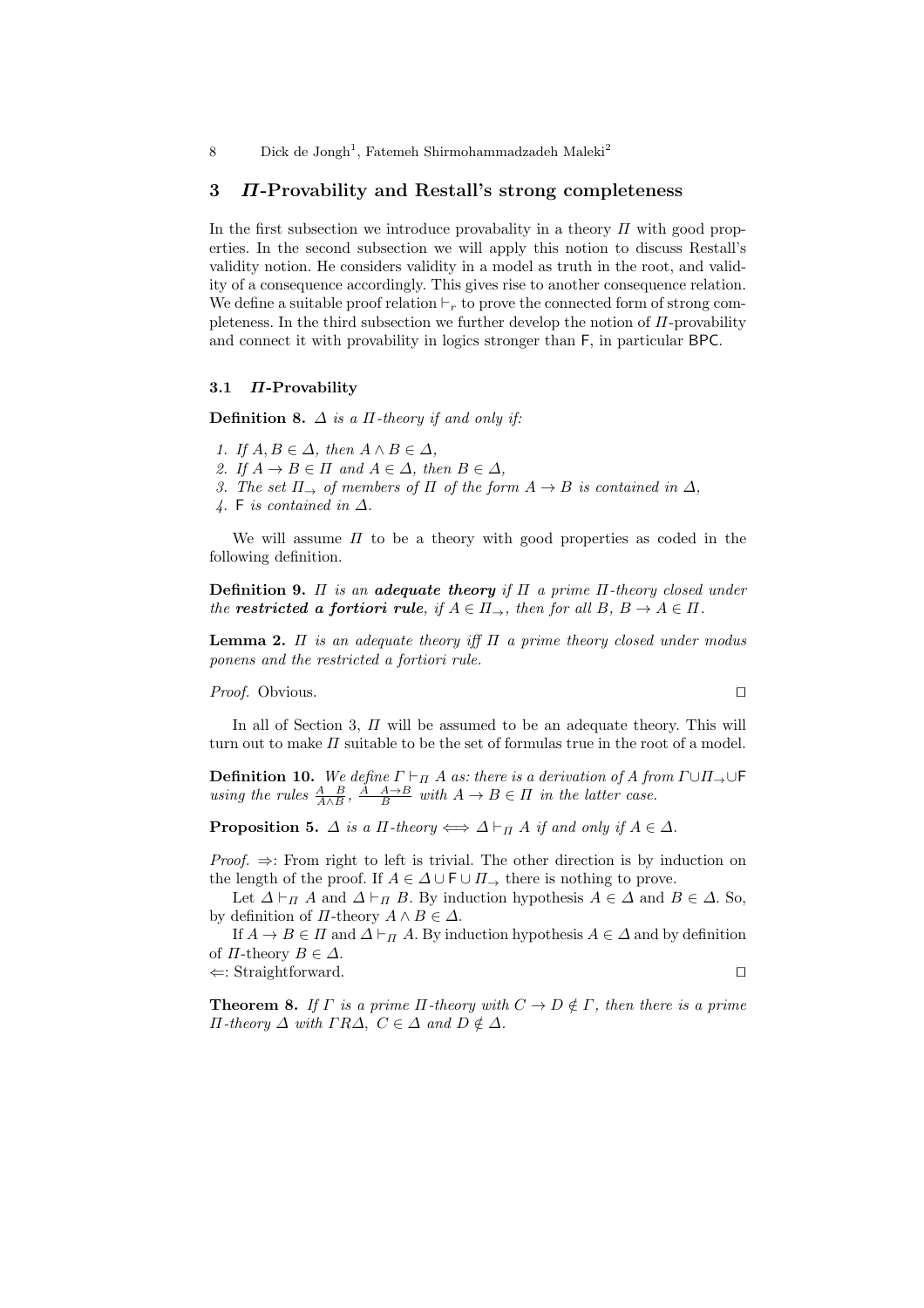*Proof.* Enumerate all formulas, with infinitely many repetitions:  $B_0, B_1, \ldots$  and define

$$
\Delta_0 = \{ E \mid C \to E \in \Gamma \} \cup \mathsf{F}, \n\Delta_{n+1} = \Delta_n \cup \{ B_n \} \text{ if for all } \bar{B}_1, ..., \bar{B}_m \in \Delta_n, \Gamma \nvdash_H \bar{B}_1 \wedge ... \wedge \bar{B}_m \wedge B_n \to D, \n\Delta_{n+1} = \Delta_n \text{ otherwise.}
$$

Take  $\Delta$  to be the union of all  $\Delta_n$ . We show that

1. *Γ R∆*,

2.  $\Delta$  is a prime  $\Pi$ -theory,

3.  $C \in ∆$ ,

4.  $D \notin \Delta$ .

1. Let  $A \to B \in \Gamma$  and  $A \in \Delta$ . We must show that  $B \in \Delta$ . Let  $B = B_n$  and  $B \notin \Delta$ . So there exist  $\bar{B}_1, ..., \bar{B}_m \in \Delta_n$  such that

 $\Gamma \vdash_{\Pi} \bar{B}_1 \wedge \ldots \wedge \bar{B}_m \wedge B \to D$  (9)

 $A \to B \in \Gamma$  so,  $\Gamma \vdash_{\Pi} A \to B$  and  $\Gamma \vdash_{\Pi} \bar{B}_1 \wedge ... \wedge \bar{B}_m \wedge A \to A$  then,

 $\Gamma \vdash_{\Pi} \bar{B}_1 \wedge ... \wedge \bar{B}_m \wedge A \to B$ 

Also we have  $\Gamma \vdash_{\Pi} \bar{B}_1 \wedge \ldots \wedge \bar{B}_m \wedge A \to \bar{B}_1 \wedge \ldots \wedge \bar{B}_m$ , therefore

$$
\Gamma \vdash_{\Pi} (\bar{B}_1 \wedge \ldots \wedge \bar{B}_m \wedge A \to \bar{B}_1 \wedge \ldots \wedge \bar{B}_m) \wedge (\bar{B}_1 \wedge \ldots \wedge \bar{B}_m \wedge A \to B). \tag{10}
$$

By (10) and axiom 9 we conclude that

$$
\Gamma \vdash_{\Pi} \bar{B}_1 \wedge \ldots \wedge \bar{B}_m \wedge A \to \bar{B}_1 \wedge \ldots \wedge \bar{B}_m \wedge B. \tag{11}
$$

By  $(9)$  and  $(11)$ , we have

$$
\Gamma \vdash_{\Pi} (\bar{B}_1 \wedge \ldots \wedge \bar{B}_m \wedge A \to \bar{B}_1 \wedge \ldots \wedge \bar{B}_m \wedge B) \wedge (\bar{B}_1 \wedge \ldots \wedge \bar{B}_m \wedge B \to D). (12)
$$

Again by (12) and axiom 8 we have  $\Gamma \vdash_H \bar{B}_1 \wedge ... \wedge \bar{B}_m \wedge A \to D$  and this is a contradiction, because  $A \in \Delta$ . So  $B \in \Delta$  and hence  $\Gamma R\Delta$ .

2. Let  $A \in \Delta$ ,  $A \to B \in \Pi$ . So, also  $A \to B \in \Gamma$ . As in (1.)  $B \in \Delta$  follows.

Let  $F \in \Pi \rightarrow$ . We want to show that  $F \in \Delta$ . We know that  $\Pi$  is closed under the restricted a fortiori rule, so  $C \to F \in \Pi_{\to}$  and therefore  $C \to F \in \Gamma$ . So by definition of  $\Delta_0$ ,  $F \in \Delta_0$  and thus  $F \in \Delta$ .

As in the proof of Theorem 3, we can conclude that *∆* is prime and closed under conjunction.

3. We know that  $C \to C \in \Gamma$ , so  $C \in \Delta_0$  and then  $C \in \Delta$ . 4.  $D \notin \Delta$ , since  $\Gamma \vdash_H D \to D$ .

**Definition 11.** *In the Π-canonical model*  $M^{\Pi} = \langle W_{\Pi}, \Pi, R, \Vdash \rangle$  *of* **F** 

- *1. W<sup>Π</sup> is the set of all prime Π-theories,*
- *2. The canonical valuation is defined by*  $\Gamma \Vdash p$  *if and only if*  $p \in \Gamma$ .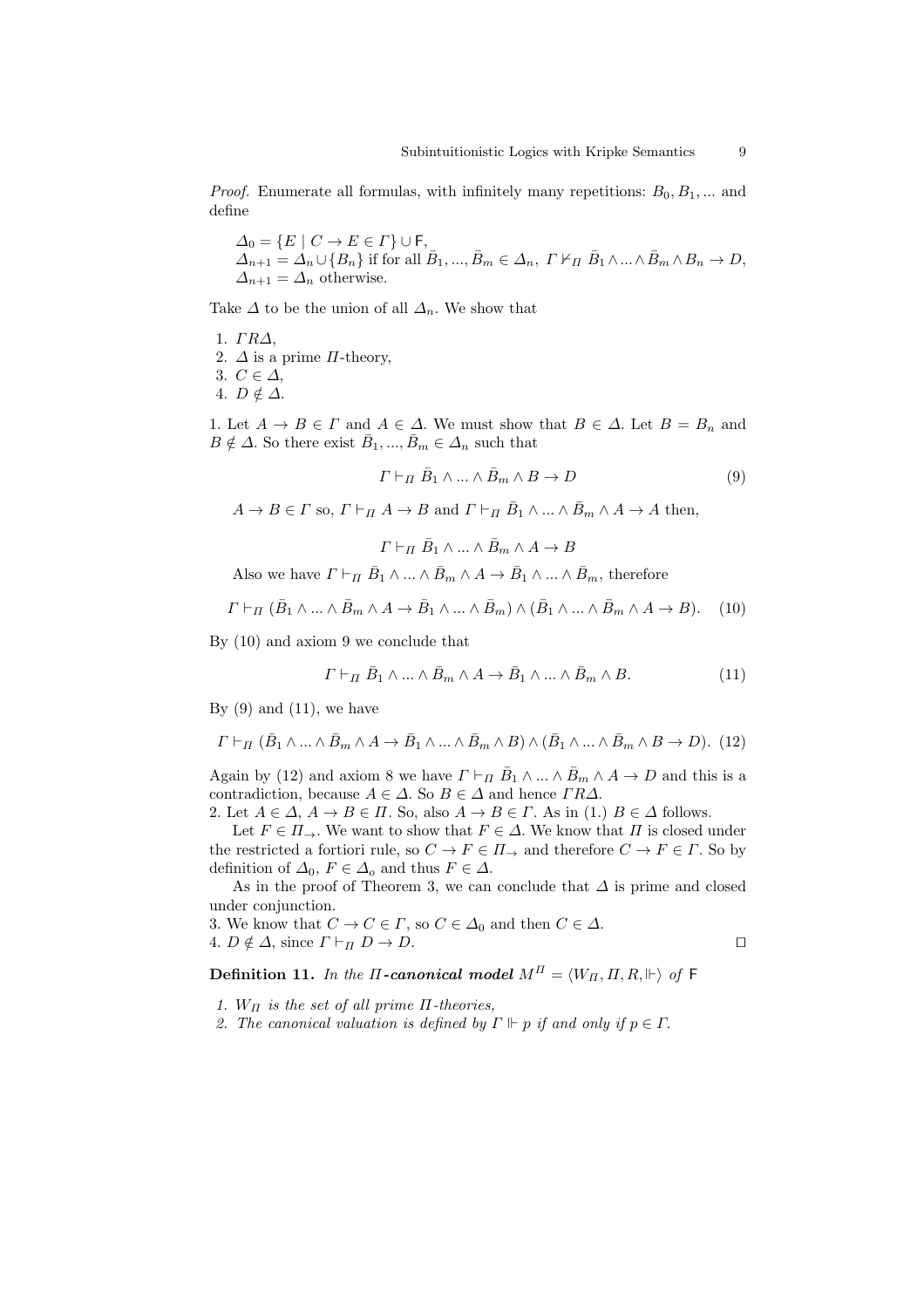**Lemma 3. (Truth lemma)** For each  $\Gamma \in W_{\Pi}$  and for every formula A,

$$
\Gamma \Vdash C \text{ iff } C \in \Gamma.
$$

*Proof.* By induction on C exactly as in the proof of Lemma 1. □

This truth lemma will lead as usual to completeness of *Π*-provability, but we leave that for the last subsection in which we strengthen the conditions on *Π*. But we can already state the following proposition which makes the situation clearer.

**Proposition 6.**  $\Pi \vdash_{\Pi} A \Leftrightarrow M^{\Pi}, \Pi \Vdash A$ .

*Proof.* Immediate by Proposition 5 and Lemma 3. □

### **3.2 Restall's form of strong completeness**

We first introduce a stronger notion of proof  $\Gamma \vdash_r$  from a set of assumptions *Γ*. It will include full modus ponens as well as the restricted a fortiori rule. We do not assume that the set of assumptions is a prime theory or even a theory. The fact that no disjunction property is assumed means that the proof rules will have to be more complex. The idea is that it will be ultimately be possible to extend the set of assumptions to an adequate theory.

**Definition 12.** (*a*) *We define*  $\Gamma \vdash_r A$  *if there is a derivation of* A from  $\Gamma$  *and theorems of* F *using the rules*

$$
\frac{A}{A \land B} , \frac{B}{A} , \frac{B \lor C}{A} , \frac{B \lor C}{A \lor C}
$$
  
and  

$$
\frac{A}{B \to A} , \frac{A \lor C}{(B \to A) \lor C}
$$

*with in the latter two cases the restriction that A has to be an implication.* (b) We define,  $\Gamma \models_r A$  iff for all  $M = \langle W, g, R, V \rangle$ , if  $M, g \Vdash \Gamma$  then  $M, g \Vdash A$ .

**Proposition 7.**  $\Pi \vdash_r A \Leftrightarrow A \in \Pi$ .

*Proof.*  $\Rightarrow$ : By induction on the length of the proof.

If  $A \in \Pi$  there is nothing to prove.

If  $\Pi \vdash_r A$  and  $\Pi \vdash_r B$ , then, by induction hypothesis,  $A \in \Pi$  and  $B \in \Pi$ . So, by the definition of  $\Pi$ -theory  $A \wedge B \in \Pi$ .

If  $\Pi \vdash_r A \to B$  and  $\Pi \vdash_r A$ , then, by induction hypothesis,  $A \in \Pi$  and  $A \rightarrow B \in \Pi$ . So, by the definition of  $\Pi$ -theory  $B \in \Pi$ .

If  $\Pi \vdash_r (A \rightarrow B) \vee C$  and  $\Pi \vdash_r A \vee C$ , then, by induction hypothesis,  $(A \rightarrow B) \vee C \in \Pi$  and  $A \vee C \in \Pi$ . So,  $A \rightarrow B \in \Pi$  or  $C \in \Pi$ , and  $A \in \Pi$  or  $C \in \Pi$ , since  $\Pi$  is prime. Therefore  $C \in \Pi$ , or  $A \to B \in \Pi$  and  $A \in \Pi$ . In the latter case, by definition of  $\Pi$ -theory,  $B \in \Pi$ . So, in both cases  $B \vee C \in \Pi$ .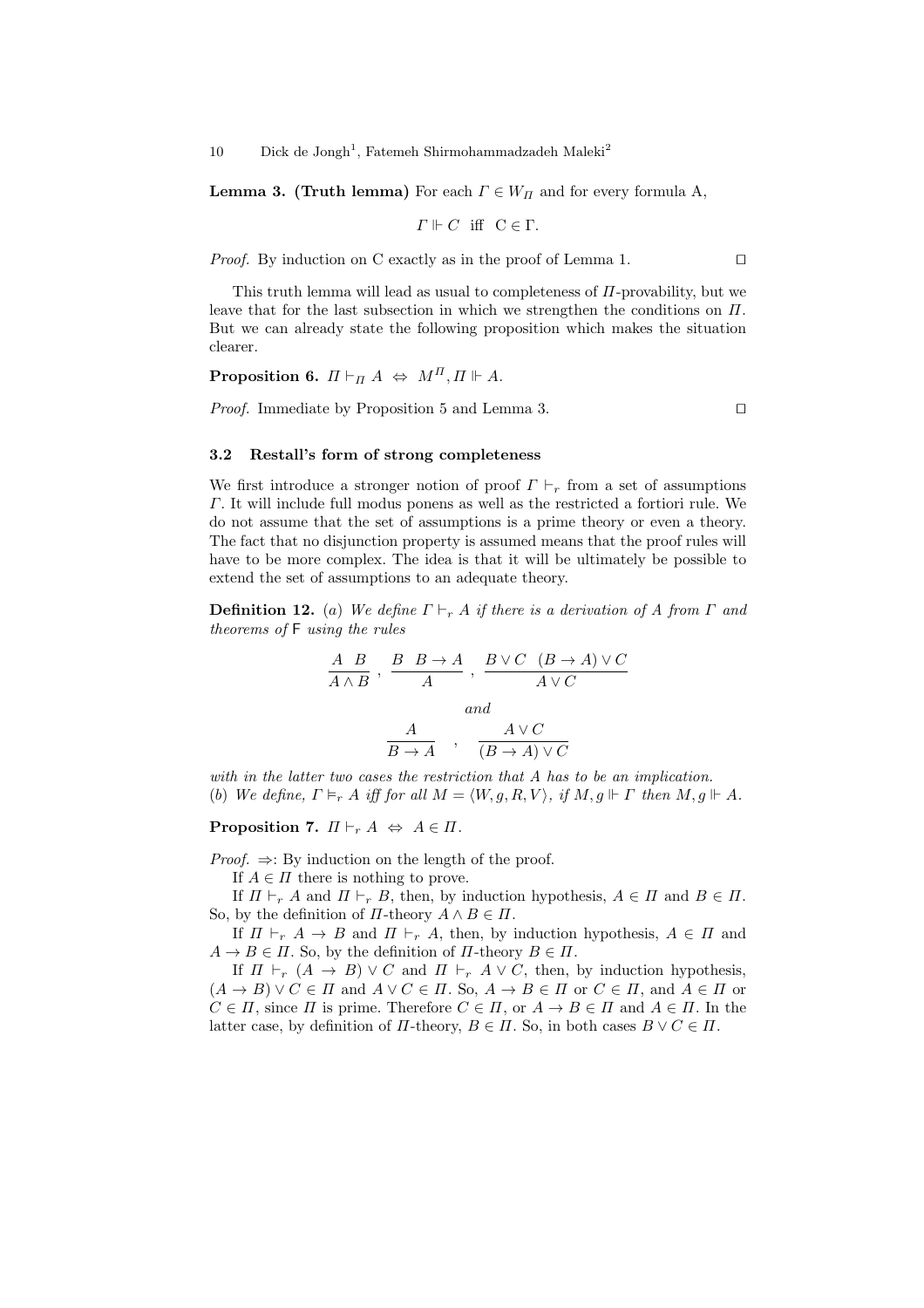If  $\Pi \vdash_r A$  and A is an implication, then, by the induction hypothesis and the closure of *Π* under the a restricted a fortiori rule, for all  $B, B \to A \in \Pi$ . The other cases are similar.

 $\Leftarrow$ : If  $A \in \Pi$ , then by definition,  $\Pi \vdash_r A$ .

**Corollary 2.**  $\Pi \vdash_r A \Leftrightarrow \Pi \vdash_H A$ .

*Proof.* Immediate from Propositions 5 and 7. □

Next we show how to reason with *∨* in case we do not have the disjunction property.

**Lemma 4.** *If*  $A \vdash_r B$  *then*  $C \vee A \vdash_r C \vee B$ *.* 

*Proof.* By induction on the length of the proof.

If B is a theorem of F, then  $C \vee A \vdash_r B$  and  $C \vee A \vdash_r B \to C \vee B$ , so  $C \vee A \vdash_r C \vee B$ .

If  $A \vdash_r A$ , also  $C \vee A \vdash_r C \vee A$ .

If  $A \vdash_r B$  and  $A \vdash_r D$ , then by induction hypothesis  $C \vee A \vdash_r C \vee B$  and  $C \vee A \vdash_r C \vee D$ , therefore  $C \vee A \vdash_r (C \vee B) \wedge (C \vee D)$ .

After some steps we will have  $C \vee A \vdash_r C \vee (B \wedge D)$ .

If  $A \vdash_r F$  and F is implication, we want to prove for all B,  $C \vee A \vdash_r C \vee (B \rightarrow$ *F*). By induction hypothesis  $C \vee A \vdash_r C \vee F$ . Then  $C \vee A \vdash_r C \vee (B \to F)$ .

If  $A \vdash_r F$  and  $A \vdash_r F \to B$ , then by induction hypothesis  $C \vee A \vdash_r C \vee F$ and  $C \vee A \vdash_r C \vee (F \to B)$ , so  $C \vee A \vdash_r C \vee B$ .

The remaining cases are easy.  $\square$ 

**Proposition 8.** *If*  $A \vdash_r C$  *and*  $B \vdash_r C$ *, then*  $A \lor B \vdash_r C$ *.* 

*Proof.* By Lemma 4,  $A \lor B \vdash_r C \lor B$ , and also,  $C \lor B \vdash_r C \lor C$ . It is simple to show that  $\vdash$   $C \lor C \to C$ , so  $A \lor B \vdash_r C$ .

Now we have shown that reasoning from disjunctions can be executed properly we have reached the point at which we can show that an arbitrary set of formulas can be extended to an adequate theory.

**Lemma 5.** *If*  $\Sigma \nvDash_r A$ *, then there is a*  $\Pi \supseteq \Sigma$  *such that*  $\Pi$  *is an adequate theory and*  $\Pi \nvdash_r A$ .

*Proof.* Enumerate all formulas, with infinitely many repetitions:  $B_0, B_1, \ldots$  and define

 $\Pi_0 = \{B \mid \Sigma \vdash_r B\},\$  $\Pi_{n+1} = \Pi_n \cup \{B_n\}$  if for no  $\bar{B}_1, ..., \bar{B}_m \in \Pi_n, \ \bar{B}_1, ..., \bar{B}_m, B_n \vdash_r A$ ,  $\Pi_{n+1} = \Pi_n$  otherwise.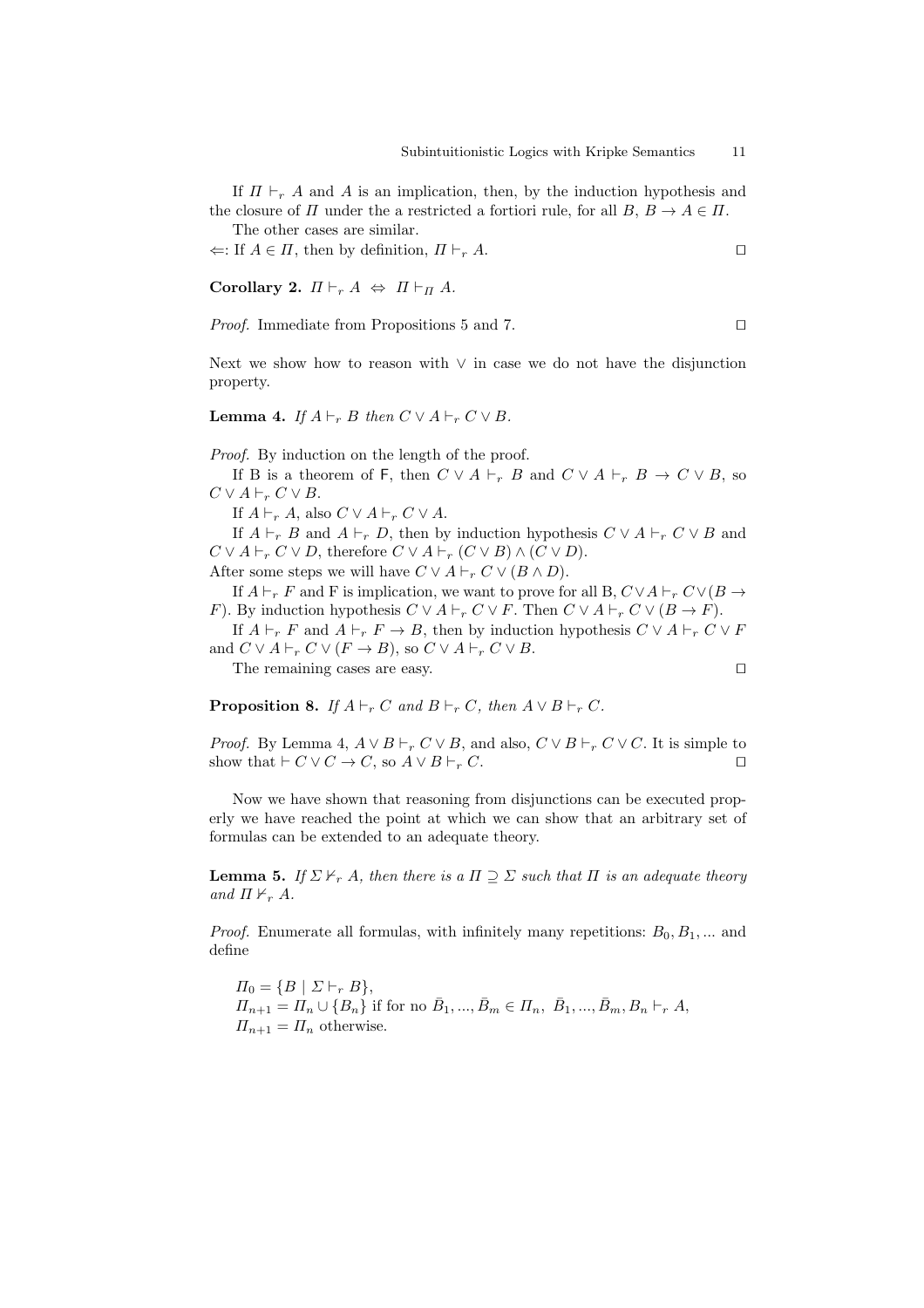Take *Π* to be the union of all  $\Pi_n$ . By definition of *Π*, it is clear that  $\Pi \nvdash_r A$ . We must show that *Π* is a *Π*-theory. Assume that  $E \in \Pi$ ,  $F \in \Pi$  and  $E \wedge F \notin \Pi$ . Let  $E = B_i$ ,  $F = B_j$  and  $E \wedge F = B_n$  such that,  $i \geq n$  and  $j \geq n$ . So there exist  $\bar{B}_1, ..., \bar{B}_m \in \Pi_n$ , such that

$$
\bar{B}_1, ..., \bar{B}_m, E \wedge F \vdash_r A
$$

and so,

$$
\bar{B}_1,...,\bar{B}_m,E,F\vdash_r A
$$

But  $E, F, \overline{B}_1, ..., \overline{B}_m \in \Pi_j$ , so  $\overline{B}_1, ..., \overline{B}_m, E, F \nvdash_r A$ , a contradiction. Now let  $C \to D \in \Pi$  and  $C \in \Pi$  we must show that  $D \in \Pi$ . Let  $D = B_n$ and  $D \notin \Delta$ . So there exist  $\bar{B}_1, ..., \bar{B}_m \in \Delta_n$ , such that

$$
\bar{B}_1,...,\bar{B}_m,D\vdash_r A
$$

and so

$$
\bar{B}_1,...,\bar{B}_m, C \to D, C \vdash_r A
$$

This is a contradiction.

Assume that  $E \lor F \in \Pi$ , and  $E \notin \Pi$ ,  $F \notin \Pi$ . Let  $E = B_n$  and  $F = B_k$ . Then there exist  $\bar{B}_1, ..., \bar{B}_m \in \Delta_n$ , such that  $\bar{B}_1, ..., \bar{B}_m, E \vdash_r A$  and therefore

$$
\bar{B}_1 \wedge \ldots \wedge \bar{B}_m \wedge E \vdash_r A \tag{13}
$$

and also there exist  $B'_1, ..., B'_{m'} \in \Delta_k$ , such that  $B'_1, ..., B'_{m'}$ ,  $F \vdash_r A$  and therefore

$$
B_1' \wedge \dots \wedge B_{m'}' \wedge F \vdash_r A \tag{14}
$$

By (13), (14), the distributive law and Proposition 8 we can conclude  $\overline{B}_1 \wedge ... \wedge$  $\overline{B}_m \wedge \overline{B}_1' \wedge ... \wedge \overline{B}_{m'}' \wedge (\overline{E} \vee F) \vdash_r A$  and hence

$$
\bar{B}_1, ..., \bar{B}_m, B'_1, ..., B'_{m'}, E \vee F \vdash_r A
$$
\n(15)

But this is a contradiction, since  $E \vee F \in \Pi$ . So  $\Pi$  is a prime  $\Pi$ -theory.

Finally let  $E \in \Pi$  be an implication. We need to show that for all  $B, B \rightarrow$  $E \in \Pi$ . Let  $B \to E \notin \Pi$ , then there exist  $\overline{B}_1, ..., \overline{B}_m \in \Delta_n$ , such that

$$
\bar{B}_1, \dots, \bar{B}_m, B \to E \vdash_r A \tag{16}
$$

So, by (16) we have  $\overline{B}_1, ..., \overline{B}_m, E \vdash_r A$ , since from *E* we can derive  $B \to E$ . But this is a contradiction, hence  $B \to E \in \Pi$ .

# **Theorem 9. (Completeness Theorem)**  $\Sigma \vdash_r A$  if and only if  $\Sigma \models_r A$ .

*Proof.*  $\Rightarrow$ : Suppose  $\Sigma \vdash_r A$ . We use induction on the length of the derivation of *A* from *Σ* to prove that  $\Sigma \models_r A$ . We only check one case.

Let A be an implication and  $\Sigma \models_r A$ . We want to show that for all formulas B,  $\Sigma \models_r B \to A$ . Let  $M = \langle W, g, R, \Vdash \rangle$  and  $M, g \Vdash \Sigma$ . By assumption  $M, g \Vdash A$ , the root *g* is omniscient and *A* is an implication formula. Therefore for all  $v \in W$ , we have  $M, v \Vdash A$ , so  $M, g \Vdash B \to A$ .

 $\Leftarrow$ : Let  $\Sigma \nvDash_r A$ . By Lemma 5 there is a prime *Π*-theory,  $\Pi \supseteq \Sigma$  such that  $A \notin \Pi$ . So, in the canonical model  $M^{\Pi} = \langle W_{\Pi}, \Pi, R, \Vdash \rangle$ ,  $M^{\Pi}, \Pi \Vdash \Sigma$  and  $M^{\Pi}, \Pi \nVdash A$ , since  $A \notin \Pi$ . So  $\Sigma \nvDash_r A$ .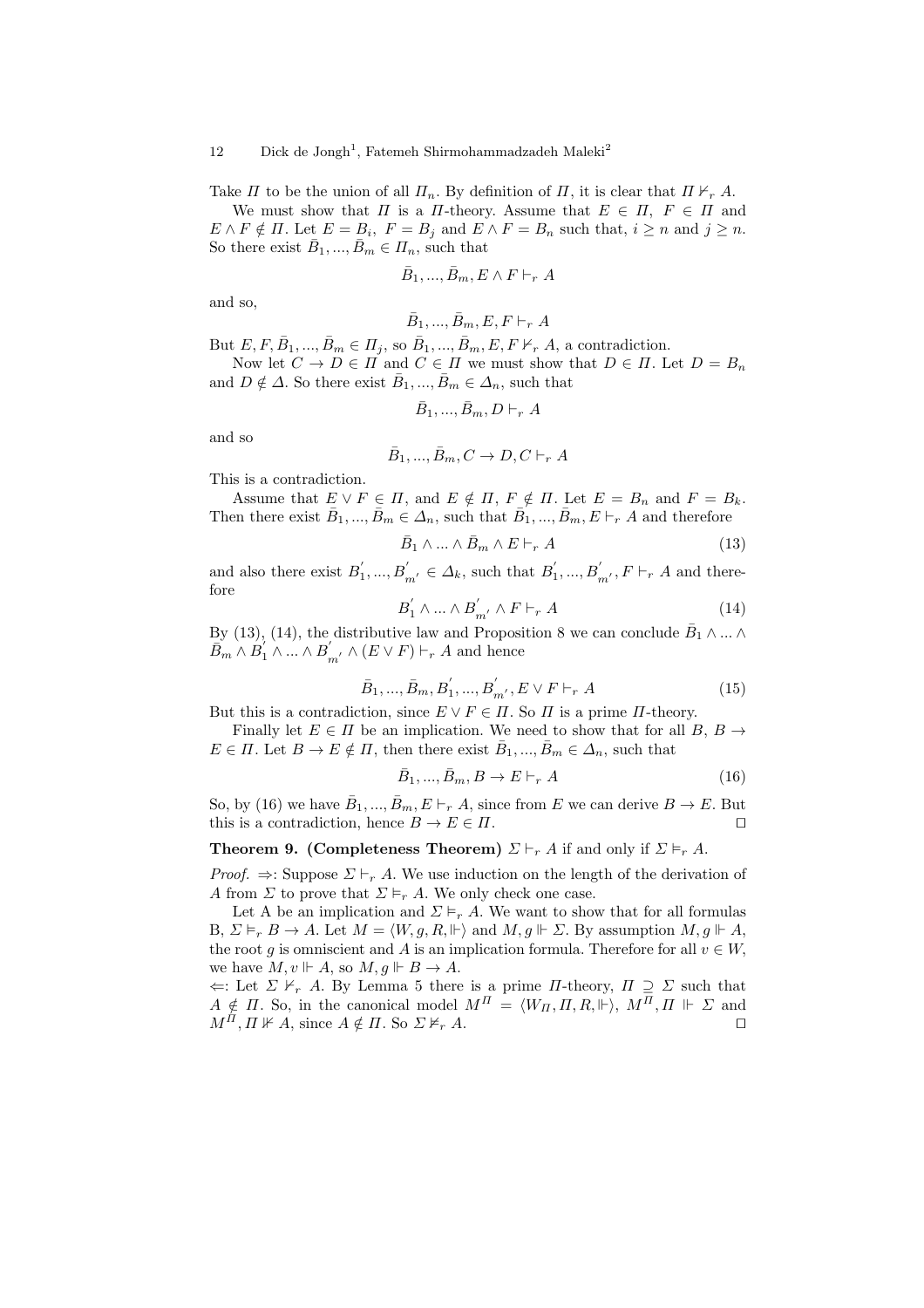#### **3.3** *Π***-provability and stronger logics**

In this subsection we strengthen the conditions on *Π* to ensure that it satisfies the full a fortiori rule.

**Definition 13.**  $\Pi$  *is a fully adequate theory if*  $\Pi$  *is an adequate theory containing no formulas without implications.*

A fully adequate theory can be said to make no purely local statements.

**Lemma 6.** *A fully adequate theory Π is closed under the (unrestricted) a fortiori rule.*

*Proof.* We have to prove  $A \in \Pi \Rightarrow D \to A \in \Pi$ . We prove it by induction on the complexity of *A*. Note that the base case is that *A* is an implication. Statements without implication are not in *Π*.

If  $A \in \Pi$  is an implication, then  $D \to A \in \Pi$  by assumption.

If  $A \in \Pi$  is  $B \wedge C$ , then, by axioms 3 and 4 and modus ponens  $B \in \Pi$  and  $C \in \Pi$ . By induction hypothesis,  $D \to B \in \Pi$  and  $D \to C \in \Pi$ . Then, by the conjunction rule, axiom 9 and modus ponens,  $D \to B \land C \in \Pi$ .

If  $A \in \Pi$  is  $B \vee C$ , then, since  $\Pi$  is prime,  $B \in \Pi$  or  $C \in \Pi$ . By induction hypothesis  $D \to B \in \Pi$  or  $D \to C \in \Pi$ , and by axiom 1 or 2, axiom 8 and modus ponens,  $D \to B \lor C \in \Pi$ .

**Theorem 10.** *If*  $\Pi$  *is a fully adequate theory and*  $\Sigma \nvdash_{\Pi} D$ *, then there is a prime Π-theory*  $Δ ⊇ Σ$  *such that*  $D \notin Δ$ *.* 

*Proof.* Enumerate all formulas, with infinitely many repetitions:  $B_0, B_1, \ldots$  and define

 $\Delta_0 = \Sigma \cup \Pi \rightarrow \cup F$ ,  $\Delta_{n+1} = \Delta_n \cup \{B_n\}$  if for no  $\overline{B}_1, ..., \overline{B}_m \in \Delta_n$ ,  $\vdash_{\Pi} \overline{B}_1 \wedge \overline{B}_m \wedge ... \wedge B_n \to D$ ,  $\Delta_{n+1} = \Delta_n$  otherwise.

Take  $\Delta$  to be the union of all  $\Delta_n$ . By assumption  $D \notin \Delta_0$  and also we have  $\vdash$ <sup>*Π*</sup>  $D \to D$ , so  $D \notin \Delta$ .

We show that  $\Delta$  is a prime  $\Pi$ -theory. This simply goes exactly as in the proof of Theorem 6 and 3,  $\Pi$  has all the relevant properties of F that were used in these proofs.

**Theorem 11.** *If*  $\Pi$  *is a fully adequate theory then*  $\Sigma \vdash_{\Pi} A$  *if and only if for all Γ in the*  $\Pi$ *-Canonical model*  $M^{\Pi}$ *, if*  $\Gamma \Vdash Σ$  *then*  $\Gamma \Vdash A$ *.* 

*Proof.* Left to right is easy by induction on the length of the proof. The other direction follows by Theorem 10.  $\Box$ 

**Definition 14.** We define  $\Delta \models_{\Pi} A$  iff for all  $M = \langle W, g, R, V \rangle$  such that  $M, g \Vdash$ *Π, and all*  $w ∈ W$ *, if*  $M$ *,*  $w ⊢ ∆$ *, then*  $M$ *,*  $w ⊢ A$ *.* 

This now allows us to state a very general completeness theorem.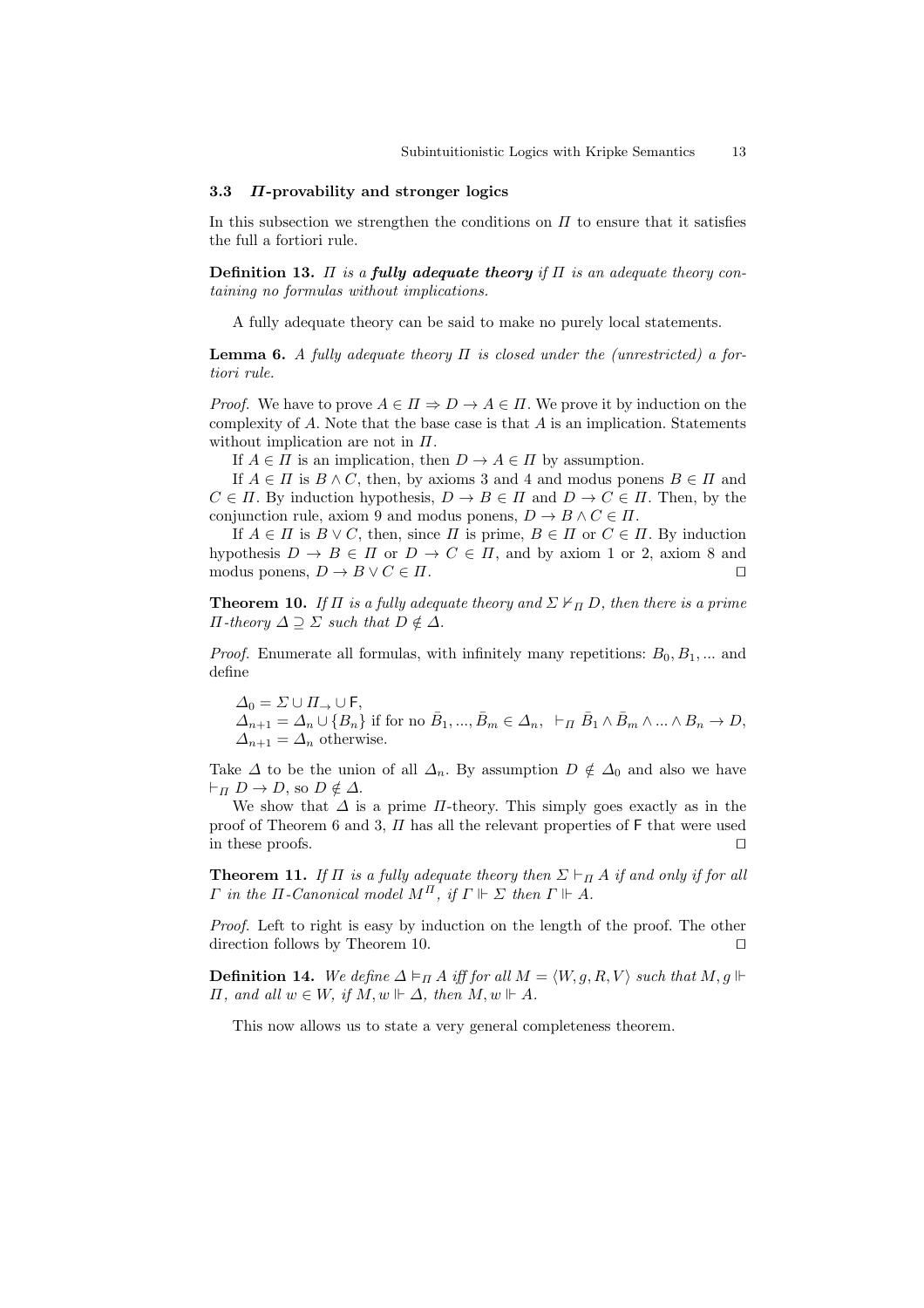**Theorem 12.** ( $\Pi$ **-completeness theorem)** If  $\Pi$  is a fully adequate theory, then  $\Delta \vdash_{\Pi} A \Leftrightarrow \Delta \vDash_{\Pi} A$ .

*Proof.* Left to right is easy, the other direction follows by Theorem 11. □

This theorem can be applied to any logic extending F as long as it has the rules of modus ponens, conjunction and the a fortiori rule. Of course, a logic will usually be closed under substitution but there is no need for this. To get useful completeness theorems we of course will have to prove that the canonical model of the logic has the desired properties. We just consider the case of Basic Propositional Calculus (BPC).

BPC is interpreted in Kripke models similarly to intuitionistic propositional logic except that the accessibility relation is not necessarily reflexive. Suzuki and Ono [6] introdused a Hilbert style proof system for BPC. Their axiomatization is an extension of the logic F with the axioms,  $A \rightarrow (B \rightarrow A)$ ,  $f \rightarrow A$  and  $A \rightarrow (B \rightarrow A \wedge B).$ 

We show that we do not need  $A \rightarrow (B \rightarrow A \wedge B)$  in BPC, because it follows from  $F + (A \rightarrow (B \rightarrow A))$  as follows.

 $1. \, \vdash A \rightarrow (B \rightarrow A)$ 2.  $\vdash B \rightarrow B$ 3.  $\vdash A \rightarrow (B \rightarrow B)$  Follows from 2 using rule 12  $4. \; \vdash (A \rightarrow (B \rightarrow A)) \land (A \rightarrow (B \rightarrow B))$  Follows from 1,3 using rule 5 5.  $\vdash A \rightarrow (B \rightarrow A) \land (B \rightarrow B)$  Follows from 4 using axiom 9  $(6. \rdash (B \rightarrow A) \land (B \rightarrow B) \rightarrow (B \rightarrow A \land B)$ 7.  $\vdash A \rightarrow (B \rightarrow A \land B)$  Follows from 5.6 using axiom 8

The a fortiori rule follows from the axiom  $A \rightarrow (B \rightarrow A)$  and modus ponens. In reasoning without assumptions the conjunction rules superfluous because  $A \rightarrow$  $(B \to A \wedge B)$  is provable in BPC. But in reasoning with assumptions we do not seem to be able to do without it.

The next lemma is due Restall [4] and Corsi [1].

**Lemma 7.** *Let*  $M^{\Pi} = \langle W^{\Pi}, \Pi, R, \Vdash \rangle$  *be the*  $\Pi$ *-canonical model for some*  $\Pi$ *containing*  $A \rightarrow (B \rightarrow A)$  *for all*  $A, B$ *. Then the relation*  $R$  *is transitive and satisfies preservation of truth.*

*Proof.* First we will show that R is transitive. Let *Γ, ∆* and *Σ* are in *W<sup>Π</sup>* and let  $\Gamma R\Delta$  and  $\Delta R\Sigma$ , we want to prove that  $\Gamma R\Sigma$ . So let  $A \rightarrow B \in \Gamma$  and  $A \in \Sigma$ . We have  $(A \to B) \to (\top \to (A \to B)) \in \Pi$ . So by definition of  $\Pi$ theory  $\top \rightarrow (A \rightarrow B) \in \Gamma$ . However  $\top \in \Delta$  and  $\Gamma R\Delta$ , so by definition of *R*,  $A \rightarrow B \in \Delta$ . Again by definition of *R*,  $B \in \Sigma$ , since  $A \in \Sigma$  and  $\Delta R\Sigma$ . That is, *R* is transitive.

Now we will show that  $\Vdash$  preserves truth in the *Π*-canonical model. Assume that  $A \in \Gamma$  and  $\Gamma R\Delta$ . As  $\Delta$  is nonempty, there is a  $B \in \Delta$ . The assumption gives  $B \to A \in \Gamma$  (since  $A \to (B \to A) \in \Pi$ ), and so  $A \in \Delta$ .

**Theorem 13. (Completeness Theorem for BPC)**  $\Sigma \vdash_{\text{BPC}} A \Leftrightarrow \Sigma \models_{\text{BPC}} A$ .

*Proof.* Immediate by Lemma 7 and Theorem 12. □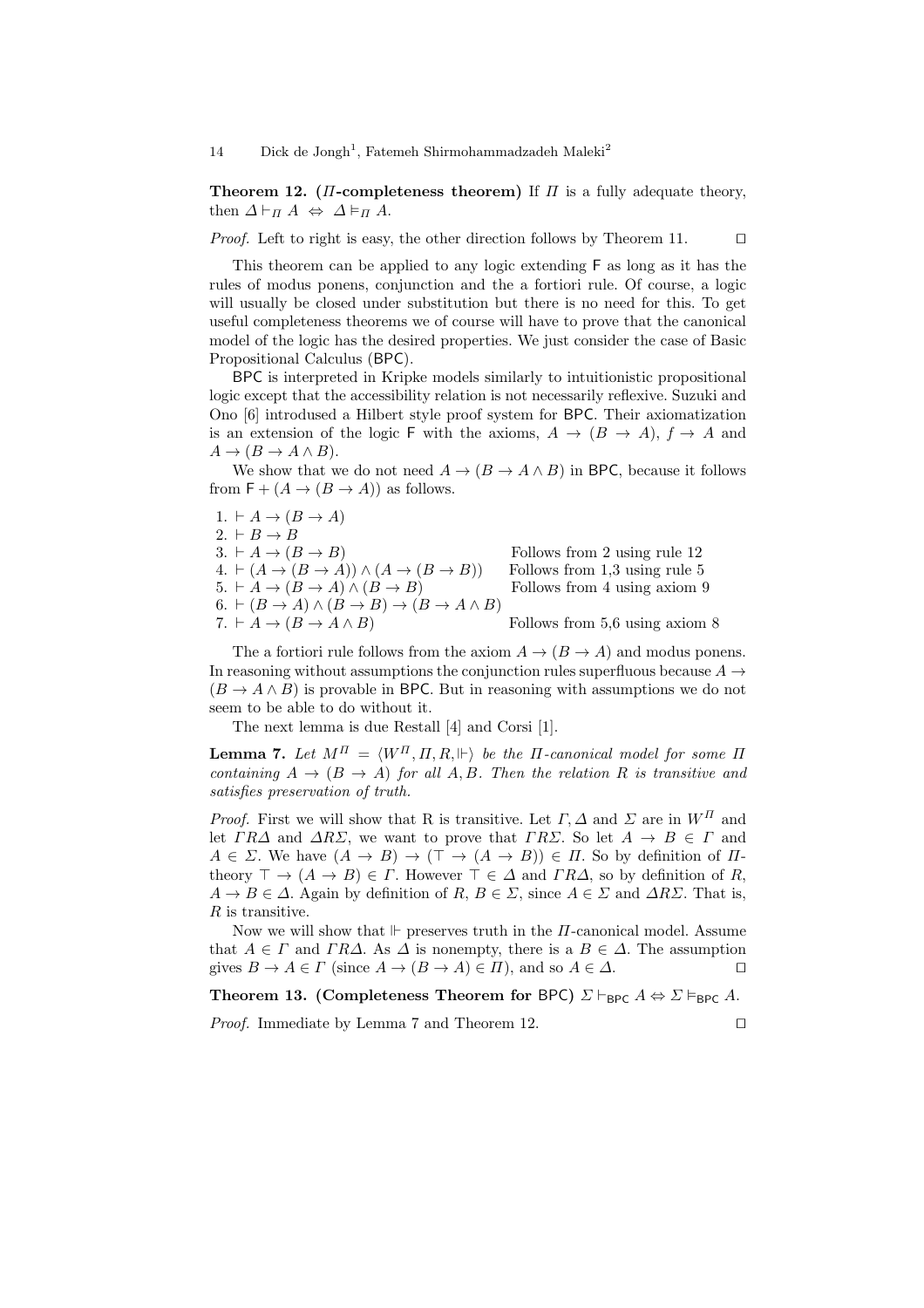# **4 Relation of** F **to Intuitionistic Propositional Logic**

In this section, we prove conservativity results for IPC over F and over BPC. This clarifies what part of IPC these systems can prove.

### **4.1 Conservativity results for** IPC **over** F

We will provide two classes of formulas with respect to which IPC is conservative over F, the class of simple implications and the class of basic implications.

**Definition 15.** *Let us call a formula*  $A \rightarrow B$  *with*  $A$  *and*  $B$  *containing only*  $\land$ and  $\vee$  *a simple implication*, and a formula that is obtained by applying only  $\wedge$ and  $∨$  *to simple implications a basic formula. Finally a formula*  $A → B$  *with A and B basic formulas is a basic implication.*

**Theorem 14.** *If*  $\models$ <sub>F</sub>  $A \leftrightarrow B$ *, then*  $\models$ <sub>F</sub>  $E[A/p] \leftrightarrow E[B/p]$ *, where p is an atom.* 

*Proof.* The proof is easy by induction on *E*. We only check the implication case. Let  $E = C \rightarrow D$ . Then, by induction hypothesis, we have:

$$
\vdash_{\mathsf{F}} C\left[A/p\right] \to C\left[B/p\right]
$$

$$
\vdash_{\mathsf{F}} D\left[B/p\right] \to D\left[A/p\right]
$$

By Proposition 2, we can conclude that

$$
\vdash_{\mathsf{F}} (C [B/p] \to D [B/p]) \to (C [A/p] \to D [A/p]).
$$

The other direction is the same. So we can conclude that

$$
\vdash_{\mathsf{F}} (C\left[A/p\right] \to D\left[A/p\right]) \leftrightarrow (C\left[B/p\right] \to D\left[B/p\right]).
$$

That is,

$$
\vdash_{\mathsf{F}} E\left[A/p\right] \leftrightarrow E\left[B/p\right].
$$

**Theorem 15.** *Let A be a formula such that A is constructed by applying only ∧* and  $∨$  *to formulas from a class Θ*. Then there are formulas  $A'$ ,  $A''$  such that

 $1. \vdash A \leftrightarrow A'$  and  $A'$  is a disjunction of conjunctions of formulas in  $\Theta$ .  $2. \ \forall A \leftrightarrow A$ <sup>"</sup> and  $A$ <sup>"</sup> is a conjunction of disjunctions of formulas in  $\Theta$ .

*Proof.* The proof is straightforward. □

We will apply Theorem 15 to  $\Theta$  as the class of atoms, and as the class of very simple implications. Now by the previous theorems, a simple implication  $A \rightarrow B$  can be replaced by an F- and IPC-equivalent  $A' \rightarrow B'$  such that  $A'$  is a disjunction of conjunctions and  $B'$  is a conjunction of disjunctions.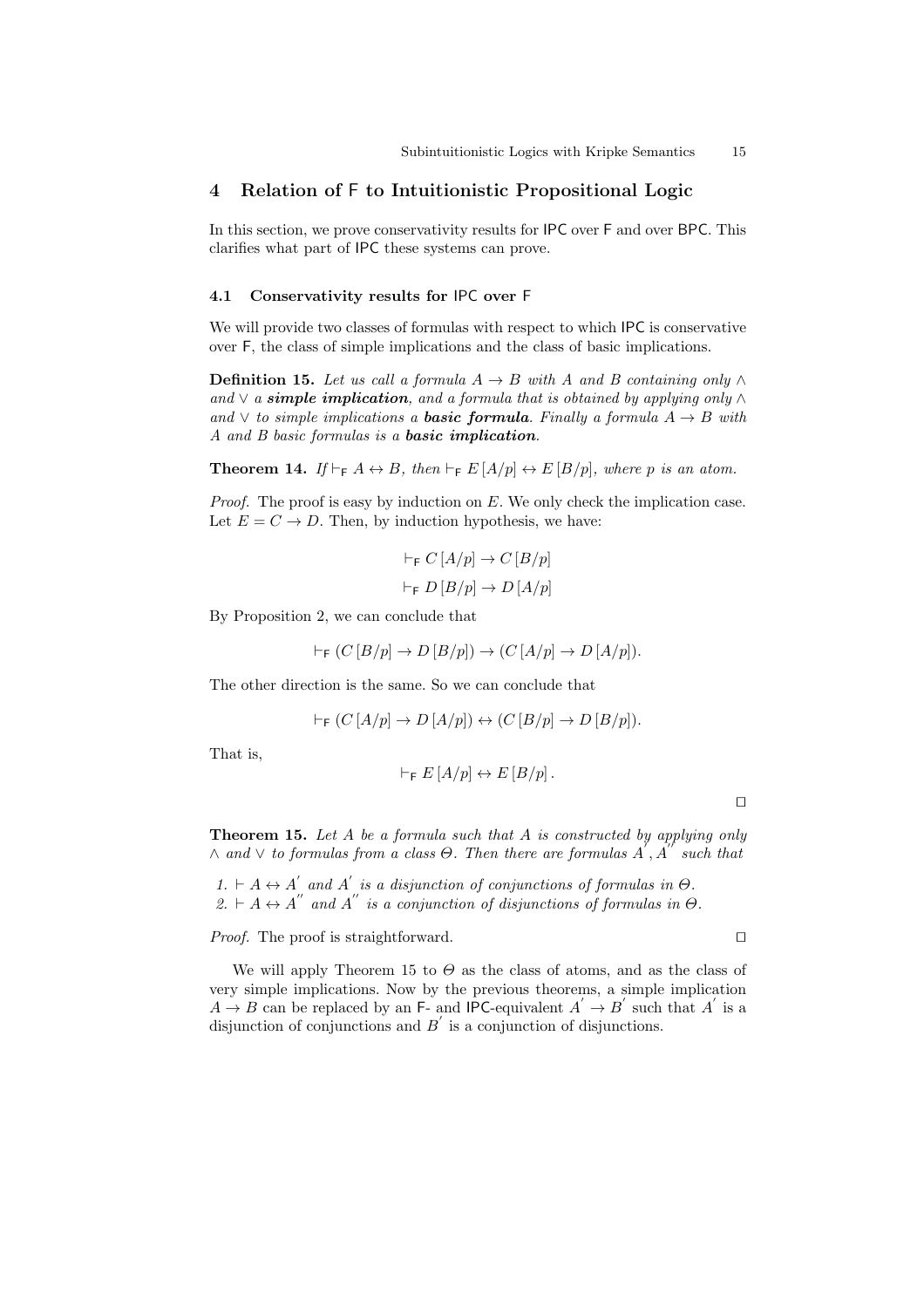**Lemma 8.** For all formulas  $A_i, 1 \leq i \leq k$  and  $B_i, 1 \leq j \leq m$  we have,

$$
\vdash A_1 \lor \dots \lor A_K \to B_1 \land \dots \land B_m
$$
 iff  

$$
\vdash A_i \to B_j \text{ for all } i, j,
$$

*where*  $\vdash$  *can be read as*  $\vdash$  *F as well as*  $\vdash$  *IPC.* 

*Proof.* Easy. □

**Definition 16.** *A formula*  $A \rightarrow B$  *called a very simple implication if A is conjunction of atoms and B is disjunction of atoms. A formula*  $A \rightarrow B$  *is called very basic implication if A is conjunction of very simple implications and B is disjunction of very simple implications.*

By the previous lemma we can conclude that to show that IPC is conservative over F with respect to simple implications and basic implications it is sufficient to do so for very simple implications and very basic implications. We can do so now for very simple implications, and in fact even for CPC instead of IPC.

**Theorem 16.** *If* CPC *proves a very simple implication (and a fortiori if* IPC *does), then* F *proves it as well.*

*Proof.* Let  $A \to B$  is a very simple implication, so  $A = \bigwedge_i (P_i)$  and  $B = \bigvee_j (q_j)$ . Assume  $\nvdash_{\mathsf{F}} A \rightarrow B$ . Then by the completeness theorem there exists a root subintuitionistic model M and  $w \in M$ , such that  $M, w \nVdash A \to B$ . So there exists  $v \in M$ , such that  $M, v \Vdash A$  and  $M, v \nvDash B$ . Now we select this point *v* from M and then we make the one point CPC model  $M_{\text{CPC}} = \langle v, (v, v), \vDash \rangle$  such that for all propositional variables p,  $M_{\text{CPC}}$ ,  $v \models p$  if and only if  $M$ ,  $v \Vdash p$ . Clearly

 $M_{\text{CPC}}, v \vDash p_i, \text{ for all } i$ 

 $M_{\text{CPC}}$ ,  $v \nvDash q_i$ , for all j

That is  $M_{\text{CPC}}$ ,  $v \not\models A \rightarrow B$ , so  $\text{CPC} \not\models A \rightarrow B$ .

Up to now CPC (classical logic) did just as well as IPC, but to restrict the class of very basic implications further we need disjunction properties only available in (sub)intuitionistic logics. We need the slash *|* for this purpose also under assumptions. The following both applies if  $\vdash$  is read as  $\vdash_{\mathsf{F}}$  and as  $\vdash_{\mathsf{IPC}}$ . Similarly for the  $\vert$  defined in terms of  $\vert \cdot$ .

**Definition 17.** *Let Γ be a set of formulas. We define the slash Γ|A inductively on the structure of A as follows*

*1. Γ* | *p iff*  $Γ ⊢ p$ *, 2. Γ|A ∧ B iff Γ|A and Γ|B, 3. Γ|A ∨ B iff Γ|A or Γ|B,*  $\mathcal{A} \colon \Gamma | A \to B$  *iff*  $\Gamma \vdash A \to B$  *and* (*if*  $\Gamma | A$  *then*  $\Gamma | B$ ).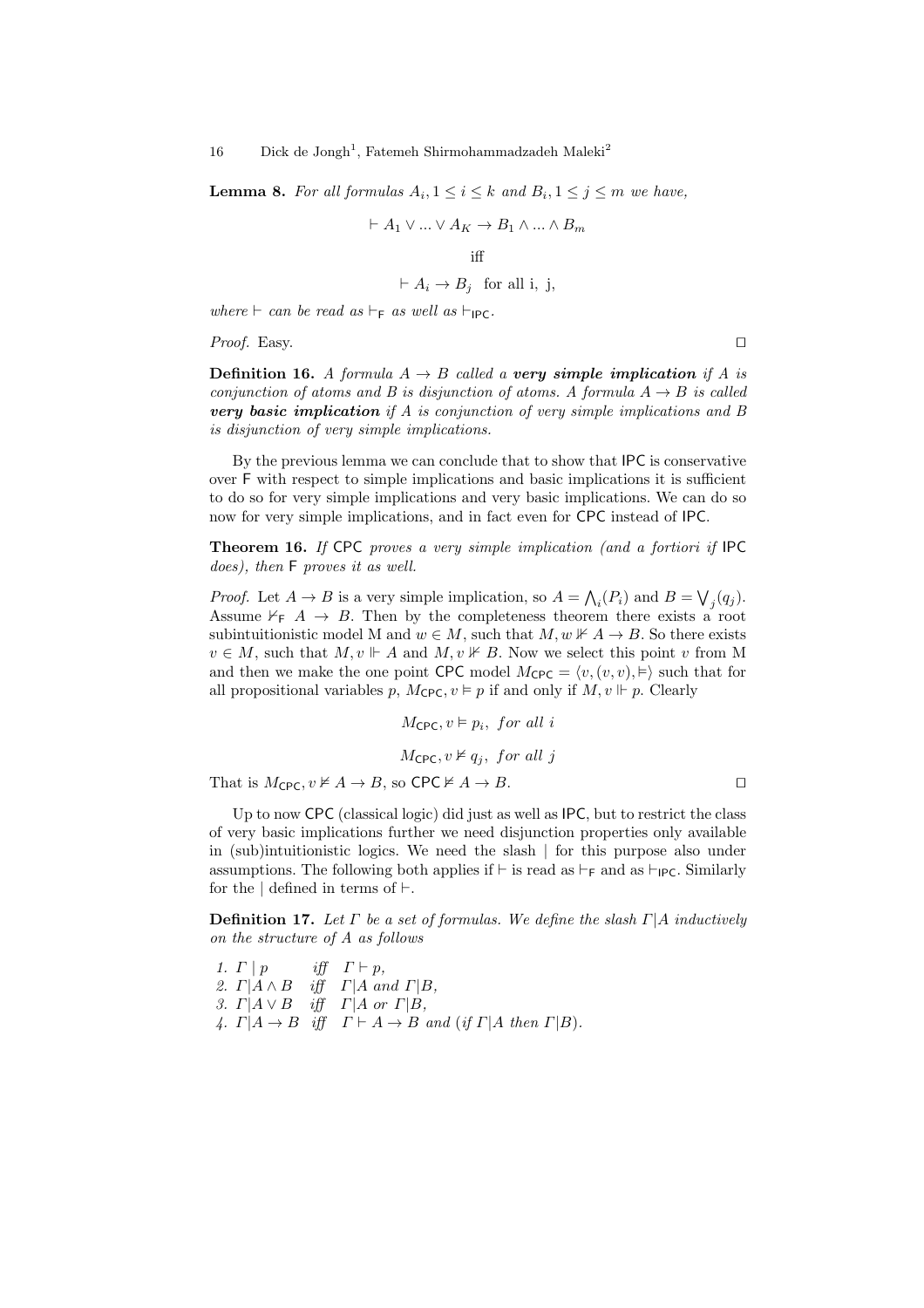**Theorem 17.** [2] If  $\Gamma | A$  for all  $A \in \Gamma$ , then  $(\Gamma | B \Leftrightarrow \Gamma \vdash B)$ .

*Proof.* As in [2].  $\Box$ 

**Theorem 18.** [2] If  $\Gamma | C$  for all  $C \in \Gamma$  and  $\Gamma \vdash A \lor B$ , then  $\Gamma \vdash A$  or  $\Gamma \vdash B$ .

*Proof.* Let  $\Gamma \vdash A \lor B$ . By Theorem 17,  $\Gamma | A \lor B$ . So  $\Gamma | A$  or  $\Gamma | B$ . Again by Theorem 17,  $\Gamma \vdash A$  or  $\Gamma \vdash B$ .

**Lemma 9.** *If*  $A = A_1 \wedge ... \wedge A_k$ *, such that for all*  $1 \leq i \leq k$ *,*  $A_i$  *is a very simple implication, then*  $A|A$ *. Similarly if, for all*  $1 \leq i \leq k$ *,*  $A_i$  *is an atom.* 

*Proof.* By assumption for all  $1 \leq i \leq n$ ,  $A_i = B_i \rightarrow C_i$ . Clearly,  $A_1 \wedge \dots \wedge A_k \vdash$  $B_i \to C_i$ . We have  $A_1 \wedge \ldots \wedge A_k \nvdash B_i$ , because we can make a model M such that  $M \Vdash A_1 \wedge ... \wedge A_k$  and  $M \nvDash B_i$  (we make all atoms false). So  $A_1 \wedge ... \wedge A_k \nmid B_i$ and therefore  $A_1 \wedge ... \wedge A_k | B_i \to C_i$ . So,  $A_1 \wedge ... \wedge A_k | A_1 \wedge ... \wedge A_k$ .

**Theorem 19.** For arbitrary  $A, D, \text{ if } A | A \text{ and } \vdash A \rightarrow D, \text{ then } A | D$ .

*Proof.* Let  $\Gamma = \{A\}$ . Then by Theorem 17,  $\Gamma \vdash A$ , and by assumption  $\vdash A \to D$ . So,  $\Gamma \vdash D$ . Again by Theorem 17,  $\Gamma | D$ . That is  $A | D$ .

**Lemma 10.** *If*  $A|A$ *, then*  $\vdash A \rightarrow E \lor C \Leftrightarrow \vdash A \rightarrow E$  *or*  $\vdash A \rightarrow C$ *, for both* F *and* IPC*.*

*Proof.* By Theorem 19, we have  $A|E \vee C$ , so  $A|E$  or  $A|C$ . By Theorem 17,  $A \vdash E$ or  $A \vdash C$ . Therefore by the weak Deduction Theorem we conclude that  $\vdash A \rightarrow E$ or  $\vdash A \rightarrow C$ . By using F rules and axioms the other direction is easy.  $\Box$ 

**Definition 18.** *A very basic implication*  $A \rightarrow B$  *is an extremely basic implication if B is a sole very simple implication.*

By Lemma 8 and 10, we can conclude that to show that IPC is conservative over F with respect to basic implications it is sufficient to do so for extremely basic implications.

**Theorem 20.** IPC *is conservative over* F *with respect to basic implications.*

*Proof.* By the above, we can assume  $\nvdash_F A$  with *A* an extremely basic implication:

 $A = (A_1 \rightarrow B_1) \land \dots \land (A_n \rightarrow B_n) \rightarrow (C \rightarrow D).$ 

Then there exist  $M, w \in M$  such that

$$
M, w \nVdash (A_1 \to B_1) \land \dots \land (A_n \to B_n) \to (C \to D)
$$

So, there exists  $v \in M$  with  $wRv$  and  $M, v \Vdash A_i \to B_i$  for each  $1 \leq i \leq n$  and

$$
M, v \nVdash C \to D
$$

So, there exists  $vRu$  with  $M, u \Vdash C$  and  $M, u \nvDash D$ , and, if  $M, u \Vdash A_i$  then  $M, u \Vdash B_i$  for each *i*.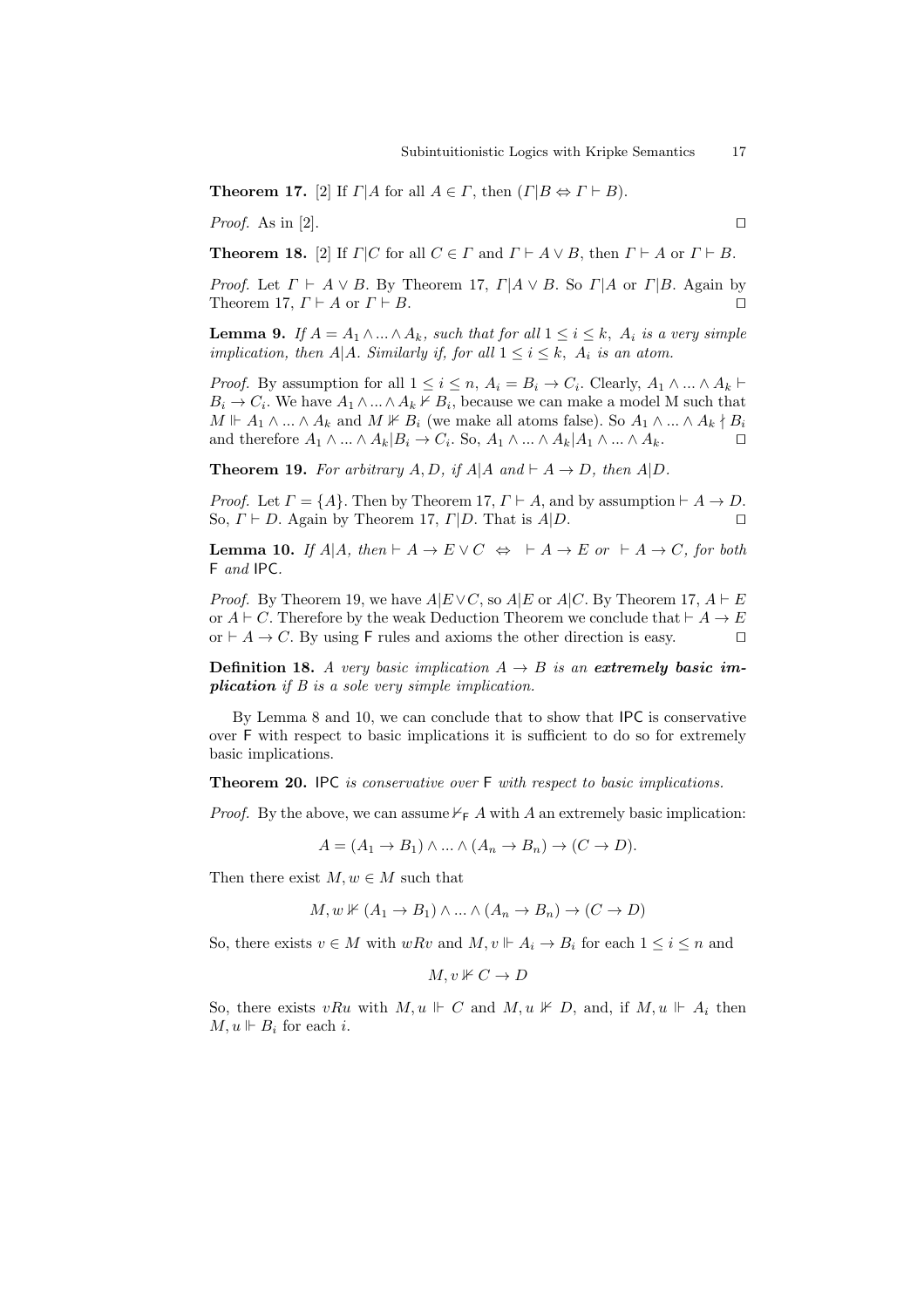Now we select the point *u* from *M* and then we make the one point model  $M_{\text{IPC}} = \langle u, (u, u), \Vdash^{I} \rangle$ , such that for all propositional variables p,  $M_{\text{IPC}}$ ,  $u \Vdash^{I} p$  if and only if  $M, u \Vdash p$ . We will show that

$$
M_{\mathsf{IPC}}, u \nvDash^I (A_1 \to B_1) \land \dots \land (A_n \to B_n) \to (C \to D).
$$

It is easy to see that for any conjunction or disjunction *E* of atoms  $M_{\text{IPC}}$ ,  $u \Vdash^I E$ iff  $M, u \Vdash E$ . This applies to each of the  $A_i, B_i, C$  and D. So,  $M_{\text{IPC}}, u \Vdash^I C$ ,  $M_{\text{IPC}}$ ,  $u \nvDash^{I} D$ , and if  $M_{\text{IPC}}$ ,  $u \Vdash^{I} A_i$ , then  $M_{\text{IPC}}$ ,  $u \Vdash^{I} B_i$ . So,  $M_{\text{IPC}}$ ,  $u \nvDash^{I} (A_1 \rightarrow$  $B_1$ )  $\land \dots \land (A_n \to B_n) \to (C \to D)$ . Therefore IPC  $\nvdash A$ .

To see that the conservativity result does not apply to CPC just note that the formula  $(p \to q \lor r) \to (p \to q) \lor (p \to r)$  is a very basic implication which is not provable in IPC or F, but is provable in CPC.

The conservativity result for IPC over F can be extended to conjunctions and disjunctions of simple implications and basic implications. In the case of simple implications CPC can no longer take the role of IPC however as the following example shows:  $\vdash_{\text{CPC}} (p \rightarrow q) \lor (q \rightarrow p)$ , but  $\vdash_{\text{IPC}} (p \rightarrow q) \lor (q \rightarrow p)$ 

Finally it is important to note that the result cannot be extended by mixing propositional variables and implications. In F even such a simple IPC-theorem as  $p \land (p \rightarrow q) \rightarrow q$  cannot be proved.

### **4.2 A conservativity result for** IPC **over** BPC

Of course, the above conservativity results apply to stronger logics than F, but for BPC we can prove an additional theorem. In this subsection we give a formal definition of NNIL formulas [8] and we will prove that IPC is conservative over BPC with respect to NNIL formulas.

**Definition 19.** *The smallest class satisfying the following clauses is called* NNIL*.*

- *1. All propositional variables are in* NNIL*,*
- *2. if*  $A, B$  ∈ NNIL *then*  $A \land B$  ∈ NNIL,
- *3. if*  $A, B$  ∈ NNIL *then*  $A ∨ B$  ∈ NNIL,
- *A. if*  $A \in \text{NNIL}$  *and B does not contain implications, then*  $B \rightarrow A \in \text{NNIL}$ .

**Definition 20.** *The smallest class satisfying the following is the class of normal* NNIL *formulas,*

- *1. All propositional variables are in normal* NNIL*,*
- *2. if*  $A, B$  *is in normal* NNIL, *then*  $A \wedge B$  *is in normal* NNIL,
- *3. if A, B is in normal* NNIL*, then A ∨ B is in normal* NNIL*,*
- *4. if A is in normal* NNIL *and B is conjunction of atoms then*  $B \rightarrow A$  *is in normal* NNIL*.*

In F we have that  $A \lor B \to C$  is equivalent to  $(A \to C) \land (B \to C)$ , so any NNIL formula is provably equivalent to a normal NNIL formula.

**Theorem 21.** *If*  $A \in \text{NNIL}$  and  $\vdash_{\text{IPC}} A$ , then  $\vdash_{\text{BPC}} A$ .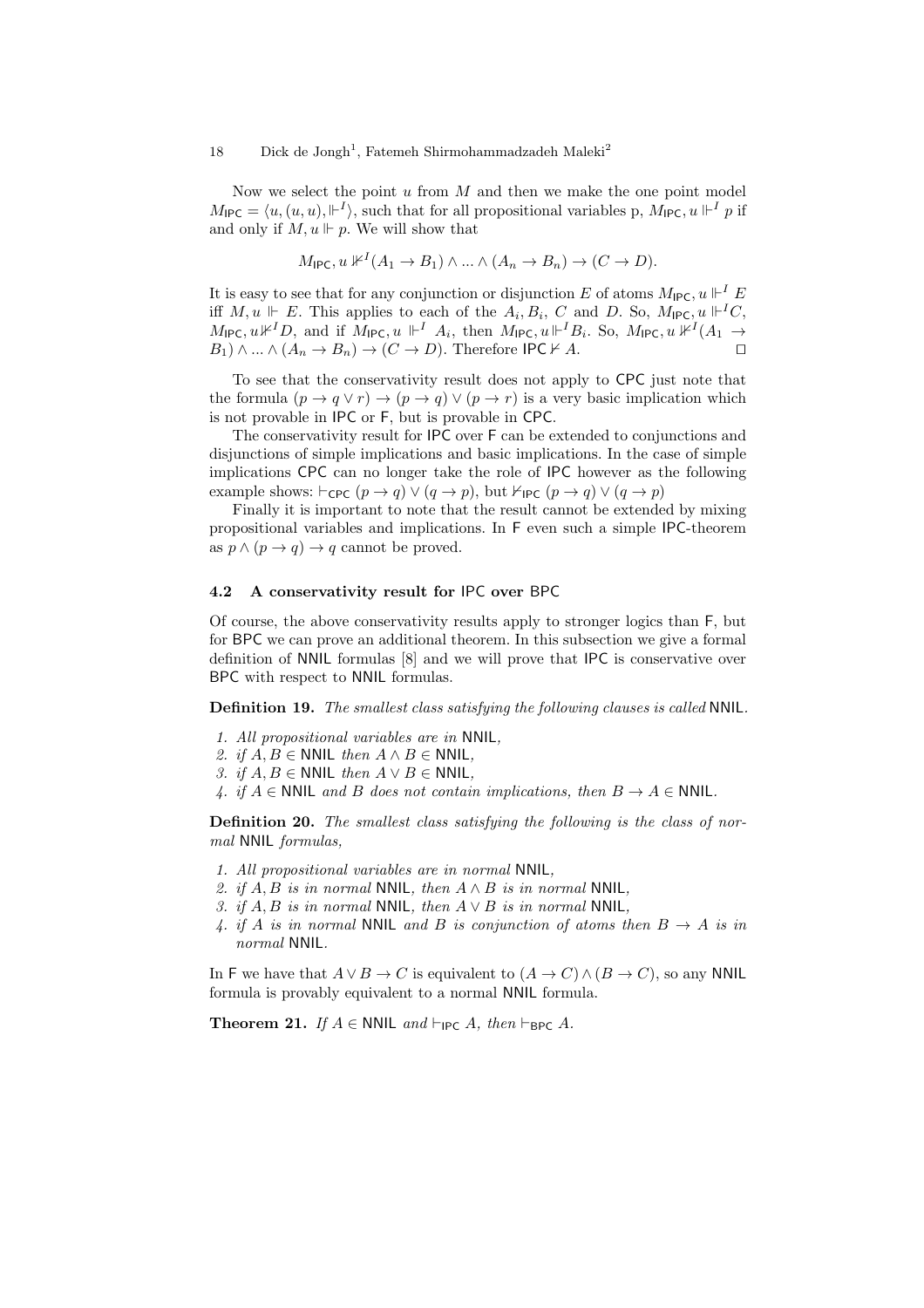*Proof.* Let  $M = \langle W, R, V \rangle$  be a model for Basic Logic BPC. Then we define the intuitionistic model  $\overline{M} = \langle W, \overline{R}, V \rangle$ , by  $\overline{R} = R \cup \{ (w, w) \mid w \in W \}$ . By induction on the complexity of  $A \in \text{NNIL}$ , we will show that for all  $w \in W$ , if  $M, w \nvDash_{\text{BPC}} A$ , then  $\overline{M}$ ,  $w \nvDash_{\mathsf{IPC}} A$ . We only check implication cases, the other cases are easy. Let  $A = \land p_i \rightarrow C$  and  $M, w \nvDash_B \land p_i \rightarrow C$ , then there exist  $v \in W$  such that,  $wRv$ and  $M, v \Vdash_B \wedge p_i$ ,  $M, v \nvDash_B C$ . Then  $\overline{M}, v \Vdash_{\mathsf{IPC}} \wedge p_i$  and by induction hypothesis  $\overline{M}, v \nvDash_{\mathsf{IPC}} C$ . We know  $v\overline{R}v$ , so  $\overline{M}, v \nvDash_{\mathsf{IPC}} \wedge p_i \rightarrow C$ . We can conclude that  $\overline{M}$ , *w*  $\mathbb{1}_{\mathsf{P}\mathsf{C}} \wedge p_i \to C$ , since we have preservation and *wRv*.

Now, assume  $\nvdash_{\mathsf{BPC}} A$ . Then by the completeness theorem for **BPC** there exists a BPC-model M and  $w \in M$ , such that  $M, w \nvDash_B A$ , so  $\overline{M}, w \nvDash_{\mathsf{IPC}} A$ . Then, by soundness  $\forall_{\text{IPC}} A$ .

Finally, returning to the example  $\nvdash_F p \land (p \rightarrow q) \rightarrow q$ , BPC is still not able to prove this formula: even in the case of BPC we cannot mix implications and atoms in the conservativity result.

## **5 Conclusion**

We developed the subintuitionistic logics introduced by Corsi and Restall in a uniform manner. Proof systems for Corsi's basic system F are given for derivations without and with assumptions, and completeness theorems are proved, clarifying the role of the rules of modus ponens, conjunction and a fortiori. Similarly for Restall's notion of proof from a theory *Π*. This is then applied to obtain completeness for extensions of F. Two classes of formulas are then introduced, simple implications and basic implications, and our results are used to give a conservation theorem for intuitionistic logic IPC over Corsi's system F with respect to these two classes of formulas. For Visser's basic logic strong completeness is proved and an additional conservation results is given with respect to the class of NNIL formulas.

Our methods have been fruitfully used in investigations of a weaker logic WF characterized by neighborhood models [3]. The conservativity result applies in that case only to the simple implications, clearly showing the difference in strength of the two logics.

# **References**

- 1. G. Corsi, Weak Logics with strict implication, *Zeitschrift fur Mathematische Logik und Grundlagen der Mathematic*, 33:389-406, 1987.
- 2. S. C. Kleene, Disjunction and existence under implication in elementary intuitionistic formalisms. *Journal of Symbolic Logic*, 27:11-18, 1962. addndum ibidem 28,154- 156.
- 3. D. de Jongh and F. Shirmohammadzadeh Maleki, Weak Subintuitionistic Logics, in preparation.
- 4. G. Restall, Subintuitionistic Logics, *Notre Dame Journal of Formal Logic*, Volume 35, Number 1, Winter 1994.